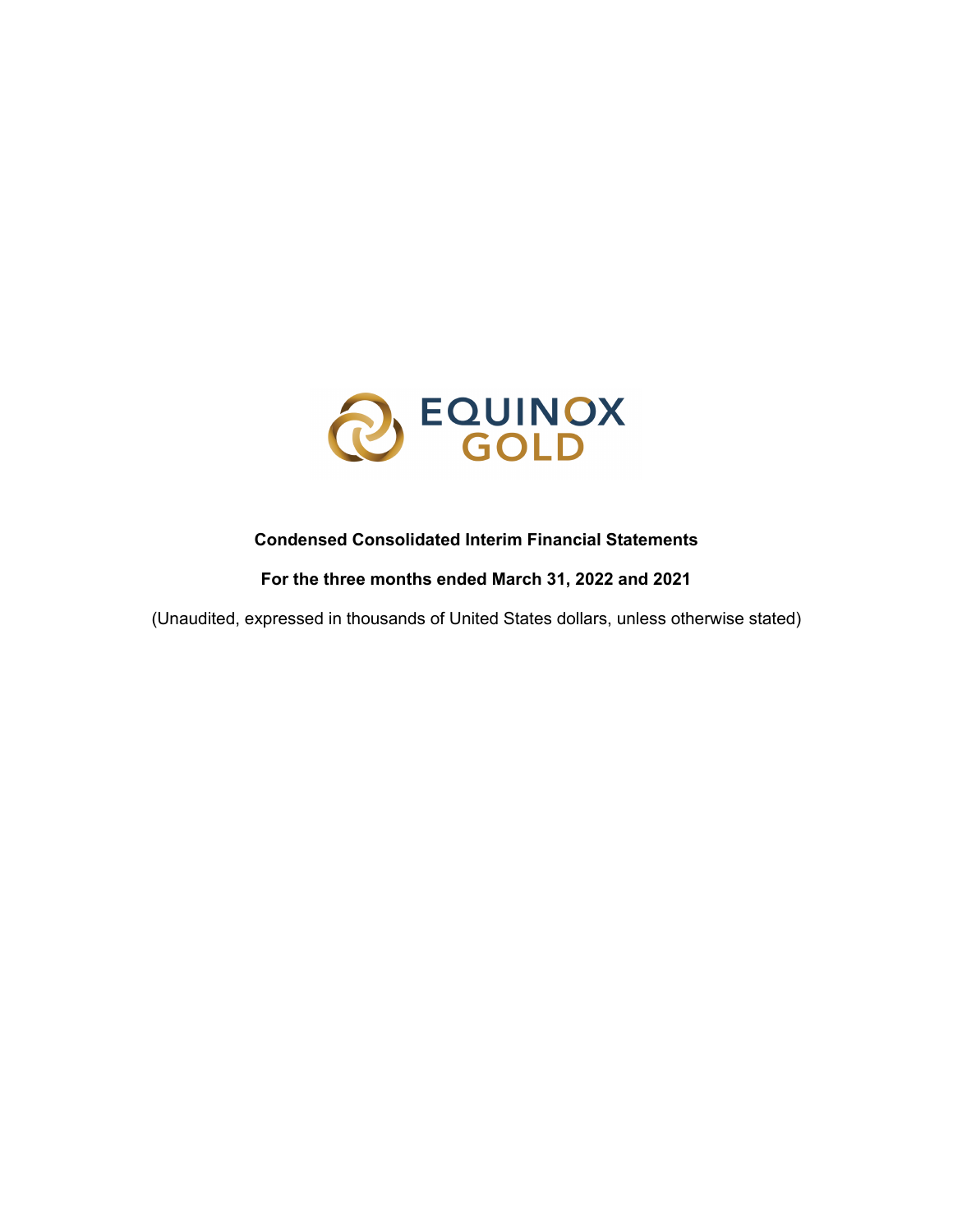### **Condensed Consolidated Interim Financial Statements**

For the three months ended March 31, 2022 and 2021

| <b>CONTENTS</b>                                                                                                                                                                                                                      |    |
|--------------------------------------------------------------------------------------------------------------------------------------------------------------------------------------------------------------------------------------|----|
|                                                                                                                                                                                                                                      | 3  |
|                                                                                                                                                                                                                                      | 4  |
|                                                                                                                                                                                                                                      | 5  |
|                                                                                                                                                                                                                                      | 6  |
|                                                                                                                                                                                                                                      | 7  |
| Notes to the Condensed Consolidated Interim Financial Statements                                                                                                                                                                     |    |
|                                                                                                                                                                                                                                      | 8  |
|                                                                                                                                                                                                                                      | 8  |
|                                                                                                                                                                                                                                      |    |
|                                                                                                                                                                                                                                      | g  |
|                                                                                                                                                                                                                                      | 9  |
|                                                                                                                                                                                                                                      | 11 |
|                                                                                                                                                                                                                                      | 12 |
|                                                                                                                                                                                                                                      | 13 |
|                                                                                                                                                                                                                                      | 13 |
|                                                                                                                                                                                                                                      | 18 |
|                                                                                                                                                                                                                                      |    |
| Note 10 - Operating expense <u>contained and a series of the series of the series of the series of the series of the series of the series of the series of the series of the series of the series of the series of the series of</u> | 19 |
|                                                                                                                                                                                                                                      | 19 |
| Note 12 – Other (expense) income material and contract the state of the state of the state of the state of the state of the state of the state of the state of the state of the state of the state of the state of the state o       | 20 |
| Note 13 – Net income per share <b>contract the contract of the state of the state of the state of the state of the state of the state of the state of the state of the state of the state of the state of the state of the state</b> | 20 |
|                                                                                                                                                                                                                                      |    |
|                                                                                                                                                                                                                                      | 20 |
|                                                                                                                                                                                                                                      | 22 |
|                                                                                                                                                                                                                                      | 23 |
|                                                                                                                                                                                                                                      | 24 |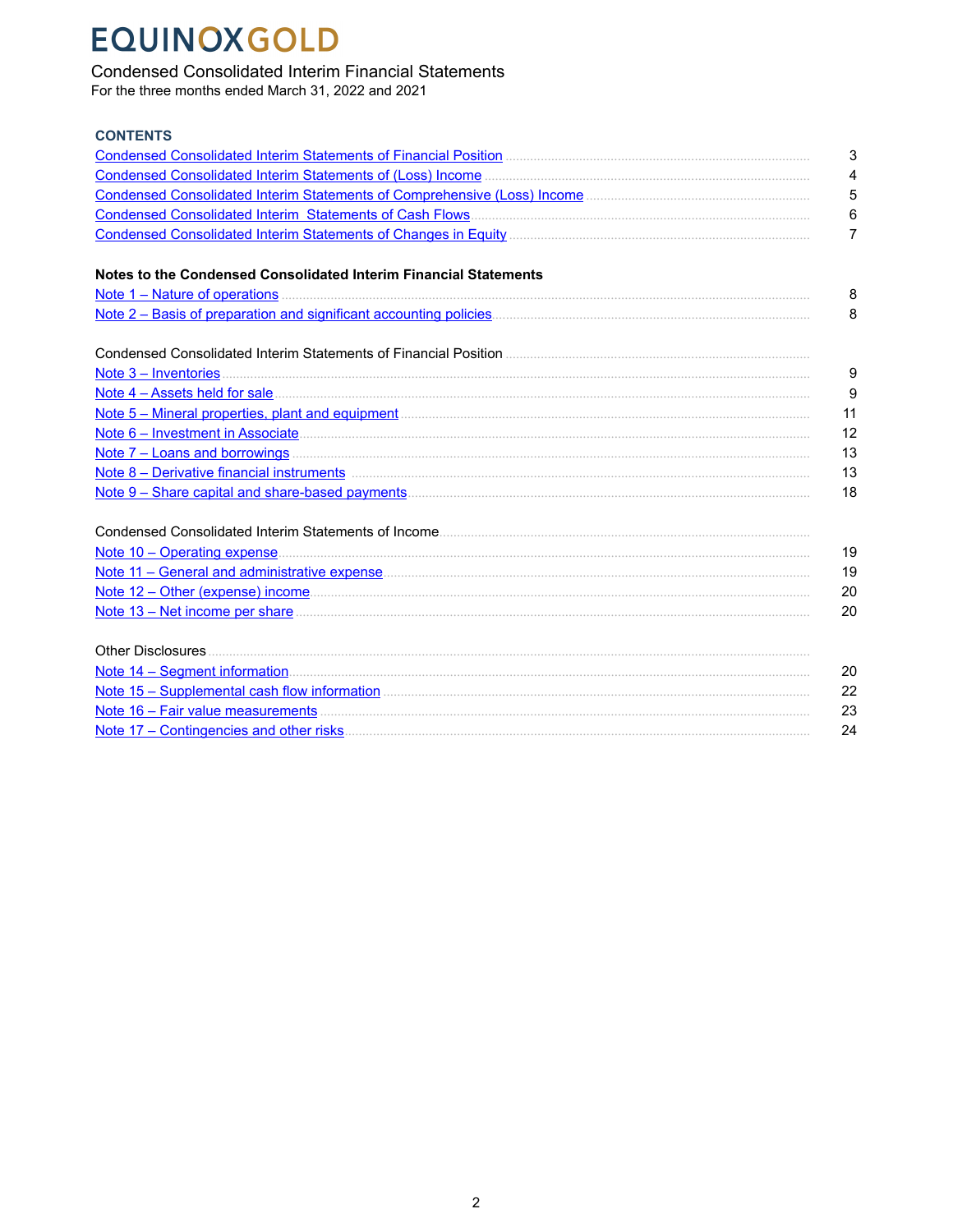### <span id="page-2-0"></span>Condensed Consolidated Interim Statements of Financial Position

At March 31, 2022 and December 31, 2021

(Expressed in thousands of United States dollars)

|                                                 | Note           | March 31,<br>2022 | December 31.<br>2021 |
|-------------------------------------------------|----------------|-------------------|----------------------|
| <b>Assets</b>                                   |                |                   |                      |
| <b>Current assets</b>                           |                |                   |                      |
| Cash and cash equivalents                       |                | \$<br>151,171     | \$<br>305,498        |
| Restricted cash                                 |                | 13,230            |                      |
| Marketable securities                           |                | 177,368           | 240,530              |
| Trade and other receivables                     |                | 45,967            | 50,260               |
| Inventories                                     | 3              | 214,900           | 201,622              |
| Derivative assets                               | 8(a)           | 94,181            | 124,234              |
| Prepaid expenses and other current assets       |                | 28,808            | 33,549               |
| Assets held for sale                            | 4              | 224,178           | 207,538              |
|                                                 |                | 949,803           | 1,163,231            |
| <b>Non-current assets</b>                       |                |                   |                      |
| Restricted cash                                 |                | 8,611             | 20,444               |
| Inventories                                     | 3              | 132,696           | 124,265              |
| Mineral properties, plant and equipment         | 5              | 2,577,295         | 2,497,919            |
| Investment in associate                         | 6              | 123,733           | 125,313              |
| Deferred income tax assets                      |                | 8,233             | 10,576               |
| Other non-current assets                        |                | 34,236            | 25,613               |
| <b>Total assets</b>                             |                | \$<br>3,834,607   | \$<br>3,967,361      |
| <b>Liabilities and Equity</b>                   |                |                   |                      |
| <b>Current liabilities</b>                      |                |                   |                      |
| Accounts payable and accrued liabilities        |                | \$<br>162,304     | \$<br>190,116        |
| Current portion of loans and borrowings         | $\overline{7}$ | 26,667            | 26,667               |
| Derivative liabilities                          | 8(b)           | 41,332            | 77,699               |
| Other current liabilities                       |                | 21,662            | 22,339               |
| Liabilities relating to assets held for sale    | 4              | 82,476            | 85,745               |
|                                                 |                | 334,441           | 402,566              |
| <b>Non-current liabilities</b>                  |                |                   |                      |
| Loans and borrowings                            | 7              | 509,580           | 514,015              |
| Reclamation and closure cost provisions         |                | 97,363            | 95,565               |
| Derivative liabilities                          | 8(b)           | 7,540             | 7,158                |
| Deferred income tax liabilities                 |                | 303,594           | 312,198              |
| Other non-current liabilities                   |                | 53,018            | 50,514               |
| <b>Total liabilities</b>                        |                | 1,305,536         | 1,382,016            |
| <b>Shareholders' equity</b>                     |                |                   |                      |
| Common shares                                   | 9(a)           | 2,023,646         | 2,006,777            |
| Reserves                                        |                | 41,936            | 47,038               |
| Accumulated other comprehensive income ("AOCI") |                | 36,677            | 84,939               |
| Retained earnings                               |                | 426,812           | 446,591              |
| Total equity                                    |                | 2,529,071         | 2,585,345            |
| <b>Total liabilities and equity</b>             |                | \$<br>3,834,607   | \$<br>3,967,361      |

Commitments and contingencies (notes 5, 8(b)(iv), 17) Subsequent event (notes 1, 4, 8(a)(i), 8(b)(iii), 14)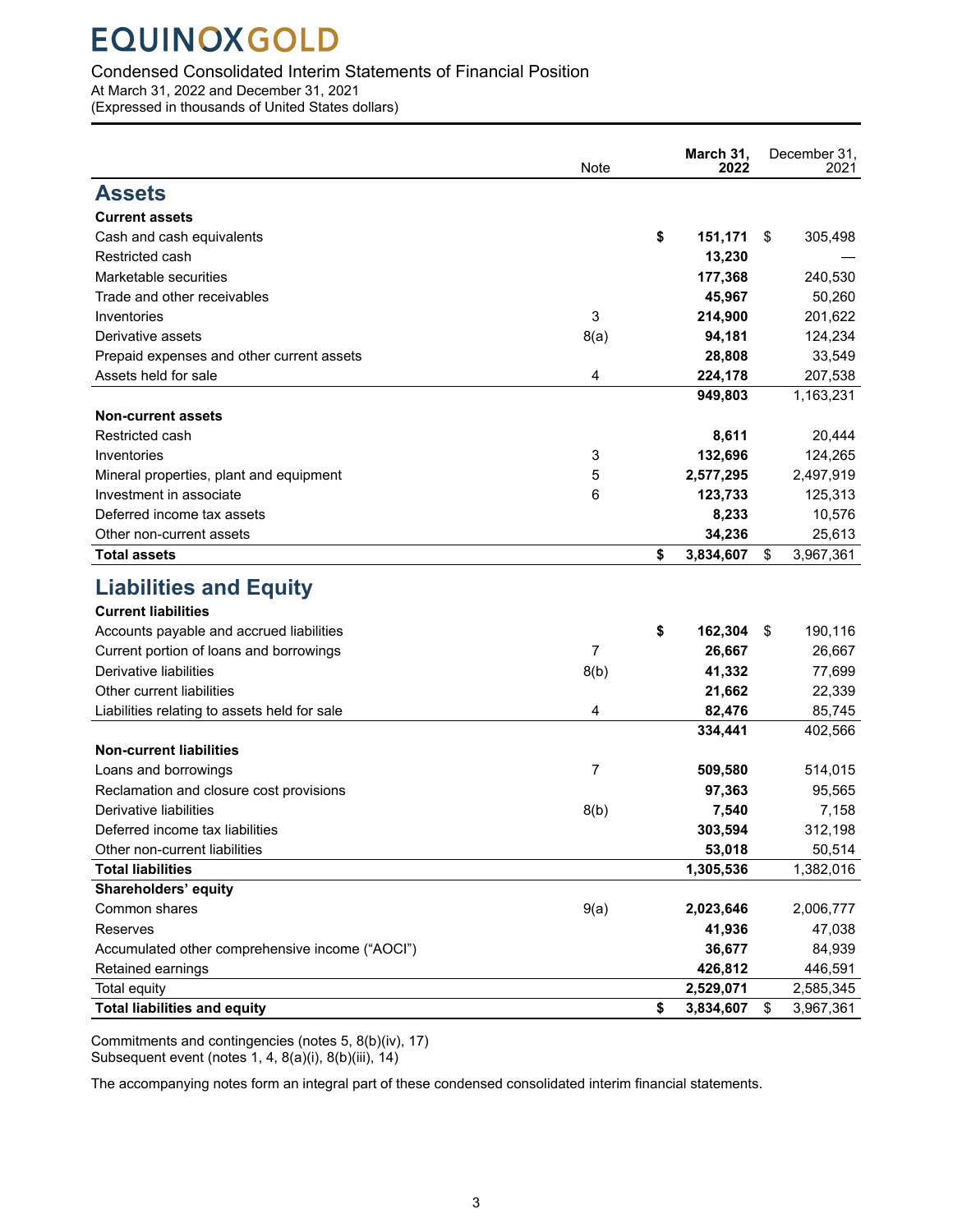### <span id="page-3-0"></span>Condensed Consolidated Interim Statements of (Loss) Income

For the three months ended March 31, 2022 and 2021

(Expressed in thousands of United States dollars, except share and per share amounts)

|                                     | <b>Note</b> | 2022              | 2021          |
|-------------------------------------|-------------|-------------------|---------------|
| <b>Revenue</b>                      |             | \$<br>223,161     | \$<br>229,702 |
| Cost of sales                       |             |                   |               |
| Operating expense                   | 10          | (152, 350)        | (146, 798)    |
| Depreciation and depletion          |             | (42, 316)         | (38, 660)     |
|                                     |             | (194,666)         | (185, 458)    |
| Income from mine operations         |             | 28,495            | 44,244        |
| Care and maintenance expense        |             | (407)             | (2,013)       |
| <b>Exploration expense</b>          |             | (3, 188)          | (2,967)       |
| General and administration expense  | 11          | (11, 830)         | (7, 359)      |
| Income from operations              |             | 13,070            | 31,905        |
| Finance expense                     |             | (9, 421)          | (8,680)       |
| Finance income                      |             | 809               | 374           |
| Share of net loss of associate      | 6           | (1,580)           | (2,660)       |
| Other (expense) income              | 12          | (18,998)          | 49,335        |
| (Loss) income before taxes          |             | (16, 120)         | 70,274        |
| Income tax (expense)                |             | (3,659)           | (19, 957)     |
| Net (loss) income                   |             | \$<br>(19,779)    | \$<br>50,317  |
|                                     |             |                   |               |
| Net (loss) income per share         |             |                   |               |
| Basic                               | 13          | \$<br>$(0.07)$ \$ | 0.21          |
| <b>Diluted</b>                      | 13          | \$<br>$(0.07)$ \$ | 0.14          |
| Weighted average shares outstanding |             |                   |               |
| Basic                               | 13          | 302,227,870       | 242,576,291   |
| <b>Diluted</b>                      | 13          | 302,227,870       | 291,620,441   |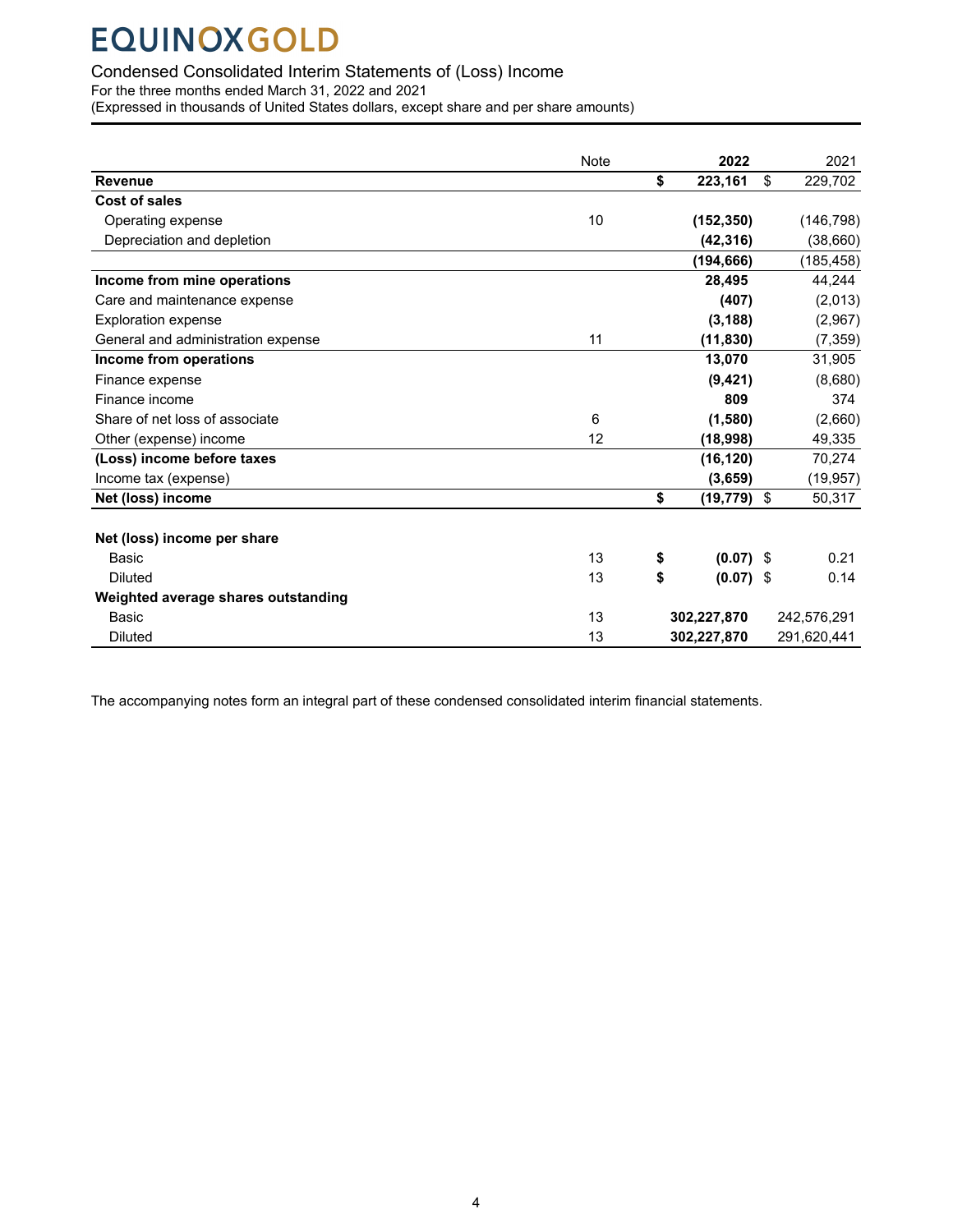### <span id="page-4-0"></span>Condensed Consolidated Interim Statements of Comprehensive (Loss) Income

For the three months ended March 31, 2022 and 2021

(Expressed in thousands of United States dollars)

|                                                                                                                              | Note | 2022        | 2021   |
|------------------------------------------------------------------------------------------------------------------------------|------|-------------|--------|
| Net (loss) income                                                                                                            |      | (19,779) \$ | 50,317 |
| Other comprehensive (loss) income ("OCI")                                                                                    |      |             |        |
| Items that may be reclassified subsequently to net income:                                                                   |      |             |        |
| Foreign currency translation                                                                                                 |      | 6.480       |        |
| Items that will not be reclassified subsequently to net income:                                                              |      |             |        |
| Net decrease in fair value of marketable securities and other<br>investments in equity instruments                           |      | (63, 285)   |        |
| Income tax recovery relating to change in fair value of marketable<br>securities and other investments in equity instruments |      | 8.543       |        |
| <b>Total OCI</b>                                                                                                             |      | (48, 262)   |        |
| Total comprehensive (loss) income                                                                                            |      | (68, 041)   | 50.317 |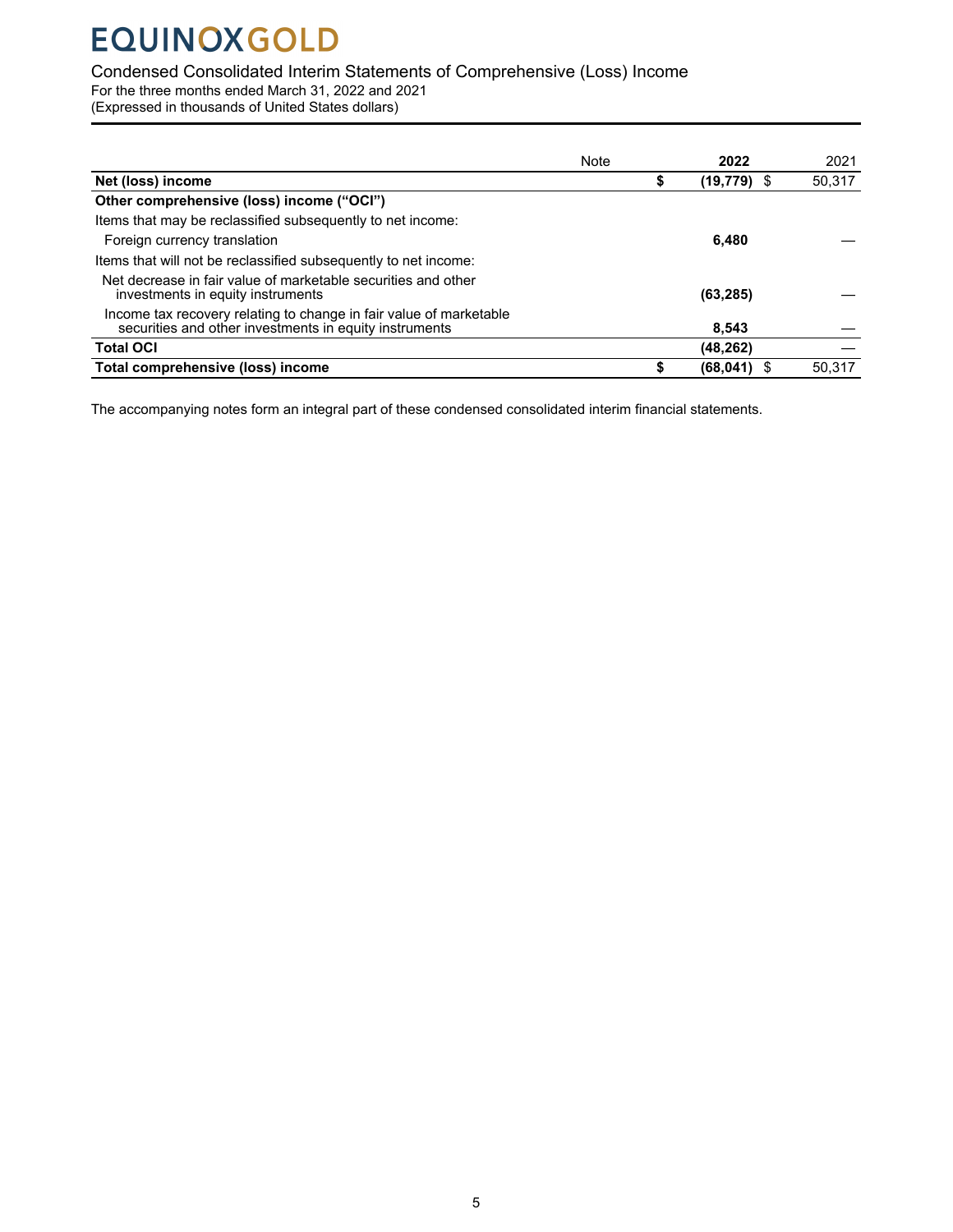### <span id="page-5-0"></span>Condensed Consolidated Interim Statements of Cash Flows

For the three months ended March 31, 2022 and 2021

(Expressed in thousands of United States dollars)

|                                                                                             | <b>Note</b>     | 2022           | 2021          |
|---------------------------------------------------------------------------------------------|-----------------|----------------|---------------|
| Cash provided (used in) by:                                                                 |                 |                |               |
| <b>Operating activities</b>                                                                 |                 |                |               |
| Net (loss) income for the period                                                            | \$              | $(19, 779)$ \$ | 50,317        |
| Adjustments for:                                                                            |                 |                |               |
| Depreciation and depletion                                                                  |                 | 42,605         | 39,779        |
| Finance expense                                                                             |                 | 9,421          | 9,525         |
| Change in fair value of derivatives                                                         | 12              | 9,196          | (53, 935)     |
| Settlements of derivatives                                                                  | 8(a)(ii),(b)(i) | (12, 172)      | (10,088)      |
| Loss on disposal of assets                                                                  |                 | 410            | 3,147         |
| Unrealized foreign exchange loss                                                            |                 | 14,171         | 2,046         |
| Share-based compensation expense (recovery)                                                 | 9(c)            | 1,812          | (105)         |
| Income tax (recovery) expense                                                               |                 | 3,659          | 19,957        |
| Income taxes paid                                                                           |                 | (6, 149)       | (960)         |
| Other                                                                                       |                 | (9,714)        | 2,278         |
| Operating cash flow before non-cash changes in working capital                              |                 | 33,460         | 61,961        |
| Non-cash changes in working capital                                                         | 15              | (49, 814)      | 17,402        |
|                                                                                             |                 | (16, 354)      | 79,363        |
| <b>Investing activities</b>                                                                 |                 |                |               |
| Expenditures on mineral properties, plant and equipment                                     |                 | (123, 880)     | (70, 874)     |
| Investment in i-80 Gold Corp.                                                               |                 |                | (20, 750)     |
| Other                                                                                       |                 | (941)          | 1,982         |
|                                                                                             |                 | (124, 821)     | (89, 642)     |
| <b>Financing activities</b>                                                                 |                 |                |               |
| Repayment of loans and borrowings                                                           |                 | (6,667)        |               |
| Interest paid                                                                               |                 | (5, 422)       | (5, 301)      |
| Lease payments                                                                              |                 | (5, 515)       | (3,766)       |
| Proceeds from exercise of warrants and stock options                                        | 9(a)            | 10,002         | 1,210         |
| Other                                                                                       |                 |                | (1, 291)      |
|                                                                                             |                 | (7,602)        | (9, 148)      |
| Effect of foreign exchange on cash and cash equivalents                                     |                 | 4,489          | (5, 169)      |
| Decrease in cash and cash equivalents                                                       |                 | (144, 288)     | (24, 596)     |
| Cash and cash equivalents - beginning of period                                             |                 | 305,498        | 344,926       |
| Cash and cash equivalents - end of period                                                   | \$              | 161,210        | \$<br>320,330 |
| Change in cash and cash equivalents reclassified as held for sale                           |                 | (10, 039)      | (2,801)       |
| Cash and cash equivalents, excluding amounts classified as held<br>for sale - end of period | \$              | 151,171        | \$<br>317,529 |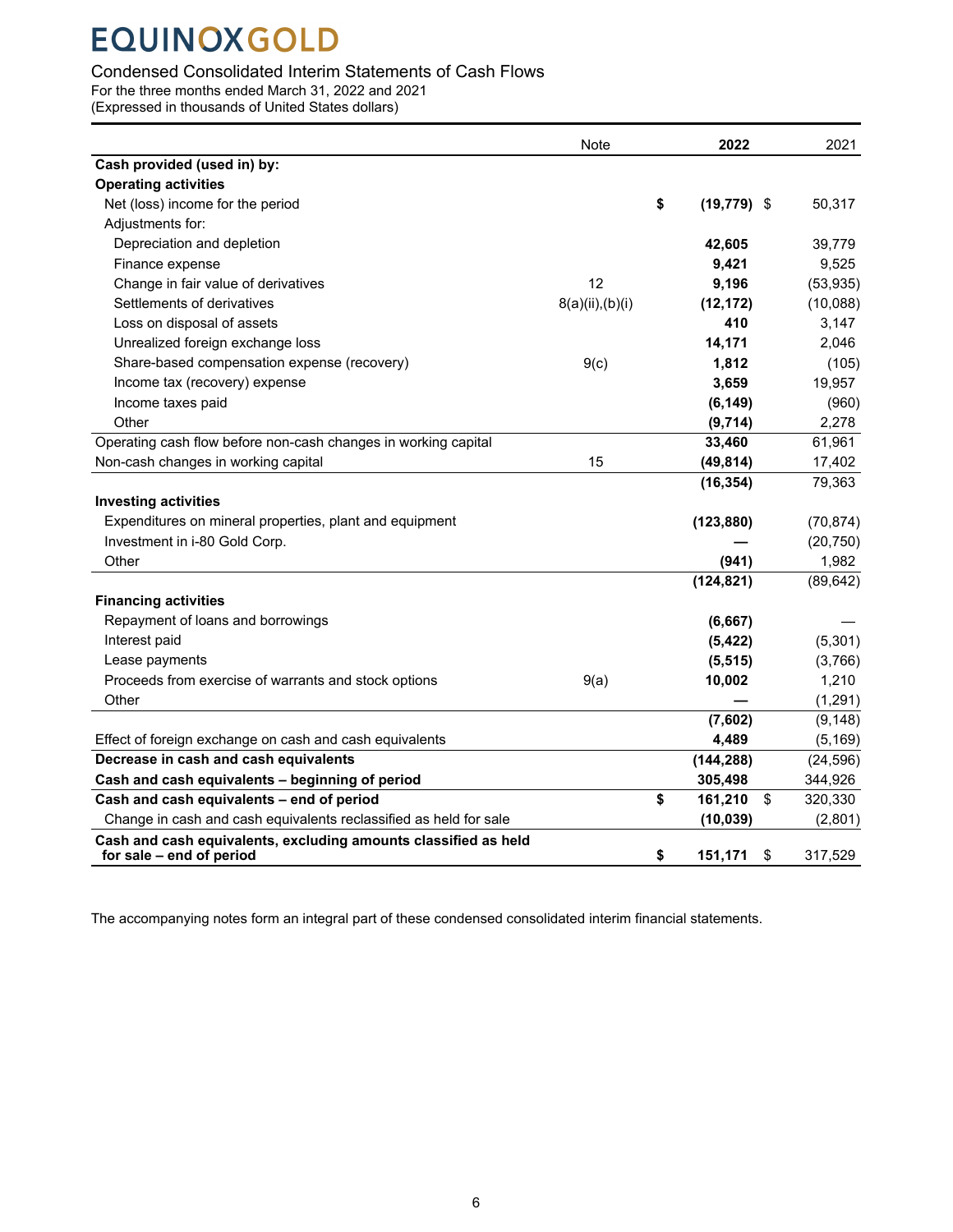### <span id="page-6-0"></span>Condensed Consolidated Interim Statements of Changes in Equity

For the three months ended March 31, 2022 and 2021

(Expressed in thousands of United States dollars, except for share amounts)

|                                                                                                    |                      | <b>Common Shares</b> |                 |    |                 |    |             |                                                 |             |
|----------------------------------------------------------------------------------------------------|----------------------|----------------------|-----------------|----|-----------------|----|-------------|-------------------------------------------------|-------------|
|                                                                                                    | <b>Note</b>          | <b>Number</b>        | Amount          |    | <b>Reserves</b> |    | <b>AOCI</b> | <b>Retained</b><br><b>Earnings</b><br>(Deficit) | Total       |
| Balance - December 31, 2021                                                                        |                      | 301,324,604          | \$2,006,777     | \$ | 47,038          | \$ | 84,939      | \$446.591                                       | \$2,585,345 |
| Shares issued on exercise of<br>warrants and stock options,<br>and settlement of RSUs and<br>pRSUs | $8(b)(ii)$ ,<br>9(a) | 1,898,750            | 16,869          |    | (6, 266)        |    |             |                                                 | 10,603      |
| Share-based compensation                                                                           | 9(c)                 |                      |                 |    | 1,164           |    |             |                                                 | 1,164       |
| Net loss and total<br>comprehensive loss                                                           |                      |                      |                 |    |                 |    | (48, 262)   | (19, 779)                                       | (68, 041)   |
| Balance $-$ March 31, 2022                                                                         |                      | 303,223,354          | \$2,023,646     | S  | 41,936          | S  | 36,677      | \$426,812                                       | \$2,529,071 |
| Balance - December 31, 2020                                                                        |                      | 242.354.406          | $$1,518,042$ \$ |    | 38,779 \$       |    |             | \$(108,298)                                     | \$1,448,523 |
| Shares issued on exercise of<br>warrants and stock options,<br>and settlement of RSUs              | $8(b)(ii)$ ,<br>9(a) | 487,462              | 3,821           |    | (1,249)         |    |             |                                                 | 2,572       |
| Share-based compensation                                                                           | 9(c)                 |                      |                 |    | 1,780           |    |             |                                                 | 1,780       |
| Net income and total<br>comprehensive income                                                       |                      |                      |                 |    |                 |    |             | 50,317                                          | 50,317      |
| Balance $-$ March 31, 2021                                                                         |                      | 242,841,868          | \$1,521,863     | \$ | 39,310          | \$ |             | \$<br>(57,981)                                  | \$1,503,192 |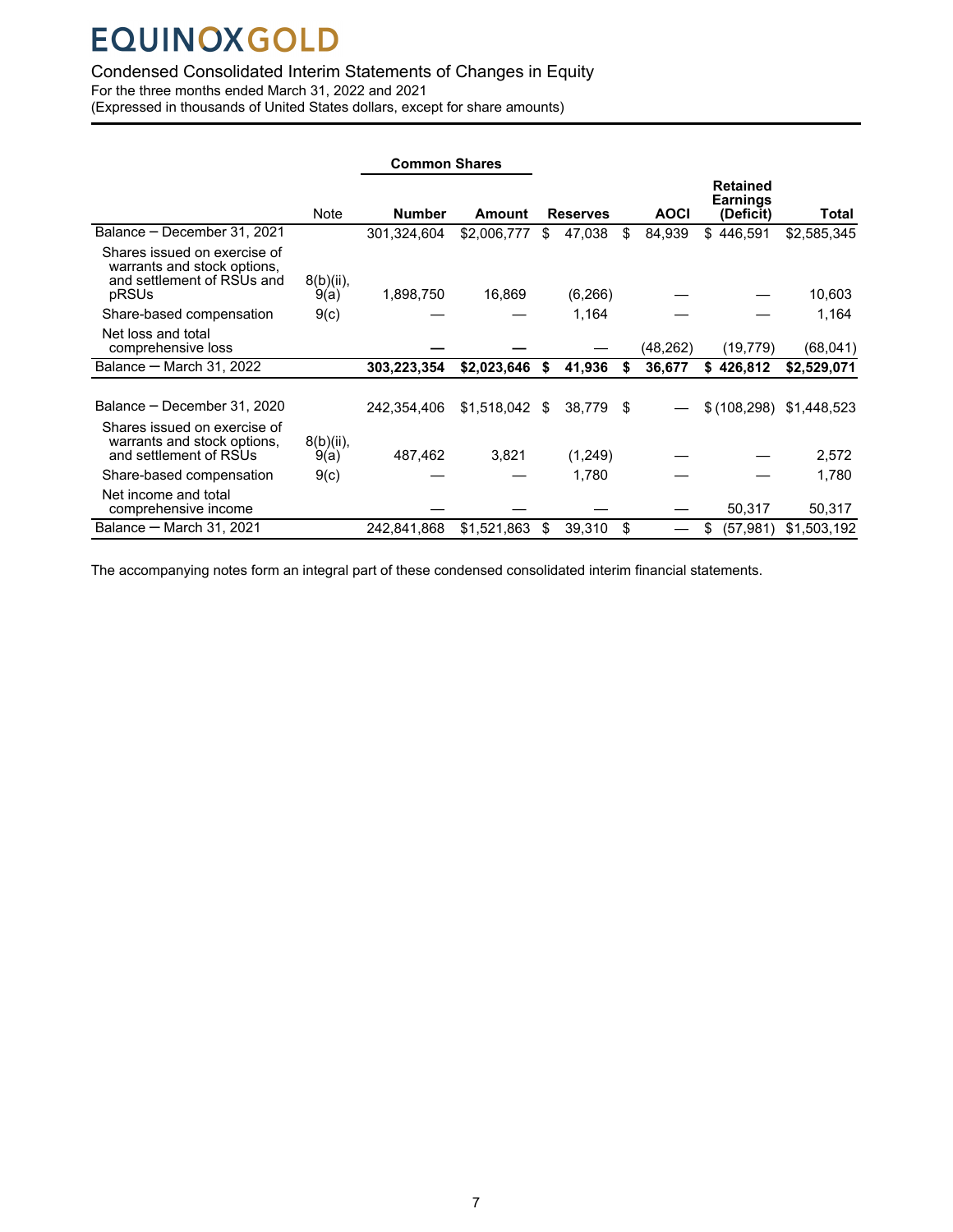### <span id="page-7-0"></span>Notes to Consolidated Financial Statements

For the three months ended March 31, 2022 and 2021 (Tables expressed in thousands of United States dollars, except share and per share amounts)

#### **1. NATURE OF OPERATIONS**

Mine

Equinox Gold Corp. (the "Company" or "Equinox Gold") was incorporated under the Business Corporations Act of British Columbia on March 23, 2007. Equinox Gold's primary listing is on the Toronto Stock Exchange ("TSX") in Canada where its common shares trade under the symbol "EQX". The Company's shares also trade on the NYSE American Stock Exchange in the United States under the symbol "EQX". The Company's corporate office is at Suite 1501, 700 West Pender Street, Vancouver, British Columbia, Canada, V6C 1G8.

Equinox Gold is a mining company engaged in the operation, acquisition, exploration and development of mineral properties, with a focus on gold.

All of the Company's principal properties are located in the Americas. The Company's principal properties and material subsidiaries are wholly owned except for Greenstone Gold Mines LP, which is a joint operation that owns the Greenstone development project ("Greenstone") in which the Company has a 60% interest.

On April 21, 2022, the Company completed the sale of its Mercedes Mine ("Mercedes"), the assets and liabilities of which were classified as held for sale at March 31, 2022 and December 31, 2021 (note 4).

On April 7, 2021, the Company completed the acquisition of Premier Gold Mines Limited ("Premier") ("the Premier Acquisition") which included the acquisition of a 50% interest in Greenstone and a 100% interest Mercedes ("Mercedes") in Mexico. On April 16, 2021, the Company completed the acquisition of an additional 10% interest in Greenstone. The results of operations of Premier and the additional 10% interest in Greenstone are included in these condensed consolidated interim financial statements from the dates of acquisition.

#### **2. BASIS OF PREPARATION AND SIGNIFICANT ACCOUNTING POLICIES**

(a) Statement of compliance

These unaudited condensed consolidated interim financial statements have been prepared in accordance with International Accounting Standard 34 - *Interim Financial Reporting* ("IAS 34") as issued by the International Accounting Standards Board ("IASB"). These unaudited condensed consolidated interim financial statements do not include all of the information required for annual financial statements prepared using International Financial Standards ("IFRS") and should be read in conjunction with the Company's audited consolidated financial statements for the year ended December 31, 2021. The accounting policies applied in the preparation of these unaudited condensed consolidated interim financial statements are consistent with those applied and disclosed in the Company's audited consolidated interim financial statements for the year ended December 31, 2021.

These unaudited condensed consolidated interim financial statements were approved and authorized for issuance by the Board of Directors on May 3, 2022.

(b) Amended IFRS standard not yet effective

In May 2021, the IASB issued *Deferred Tax related to Assets and Liabilities Arising from a Single Transaction*  which amended IAS 12, *Income Taxes* ("IAS 12")*.* The amendments narrowed the scope of the recognition exemption in IAS 12, relating to the recognition of deferred tax assets and liabilities, so that it no longer applies to transactions that, on initial recognition, give rise to equal taxable and deductible temporary differences such as leases and reclamation and closure cost provisions. The amendments are effective for annual reporting periods beginning on or after January 1, 2023 to transactions that occur on or after the beginning of the earliest comparative period presented. Earlier application is permitted. The Company is currently assessing the impact of the amendments on its consolidated financial statements.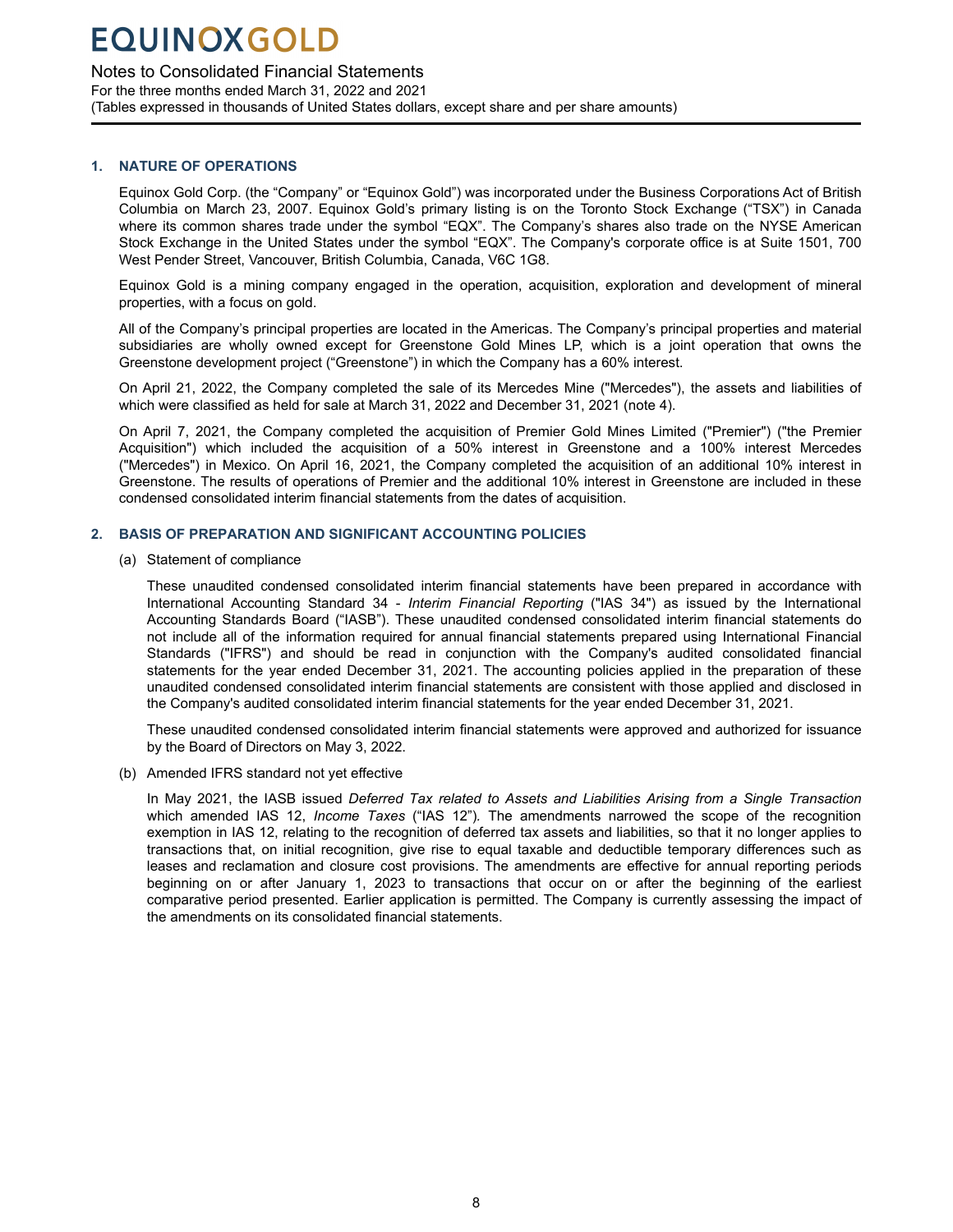<span id="page-8-0"></span>Notes to Consolidated Financial Statements

For the three months ended March 31, 2022 and 2021 (Tables expressed in thousands of United States dollars, except share and per share amounts)

### **3. INVENTORIES**

Mine

|                                                        | March 31,<br>2022           |    | December 31.<br>2021 |
|--------------------------------------------------------|-----------------------------|----|----------------------|
| Heap leach ore                                         | \$<br>280,004               | \$ | 258,197              |
| Stockpiled ore                                         | 9,471                       |    | 11,118               |
| Work-in-process                                        | 16,310                      |    | 17,400               |
| Finished goods                                         | 3,207                       |    | 3,395                |
| Supplies                                               | 38,604                      |    | 35,777               |
| <b>Total inventories</b>                               | \$<br>347,596               | S  | 325,887              |
| Classified and presented as:<br>Current<br>Non-current | \$<br>214,900 \$<br>132,696 |    | 201,622<br>124,265   |
|                                                        | \$<br>347,596               | \$ | 325,887              |

The non-current inventories at March 31, 2022 and December 31, 2021 relate to heap leach ore at the Mesquite Mine ("Mesquite") and the Castle Mountain Mine ("Castle Mountain") not expected to be recovered within 12 months of the reporting date.

At March 31, 2022, the Company's total provision for obsolete and slow-moving supplies inventories was \$16.7 million (December 31, 2021 – \$14.1 million).

During the three months ended March 31, 2022, the Company recognized within cost of sales \$7.6 million (2021 – \$11.9 million) in write-downs of inventories to net realizable value, mainly relating to heap leach ore at the Los Filos Mine ("Los Filos").

### **4. ASSETS HELD FOR SALE**

On April 21, 2022, the Company closed the sale of Mercedes to Bear Creek Mining Corporation ("Bear Creek") (the "Transaction") for the following consideration:

- \$75 million in cash paid on closing of the Transaction;
- \$25 million in cash payable within six months of closing of the Transaction;
- 24,730,000 common shares of Bear Creek, representing approximately 16.6% of the issued and outstanding common shares of Bear Creek following the close of the Transaction; and
- a 2% net smelter return ("NSR") on production from Mercedes.

The assets and liabilities relating to Mercedes were classified as held for sale at December 31, 2021. At March 31, 2022, the Transaction had not yet been completed and, accordingly, the assets and liabilities relating to Mercedes continued to be classified as held for sale and presented separately within current assets and current liabilities, respectively, in the statement of financial position at March 31, 2022.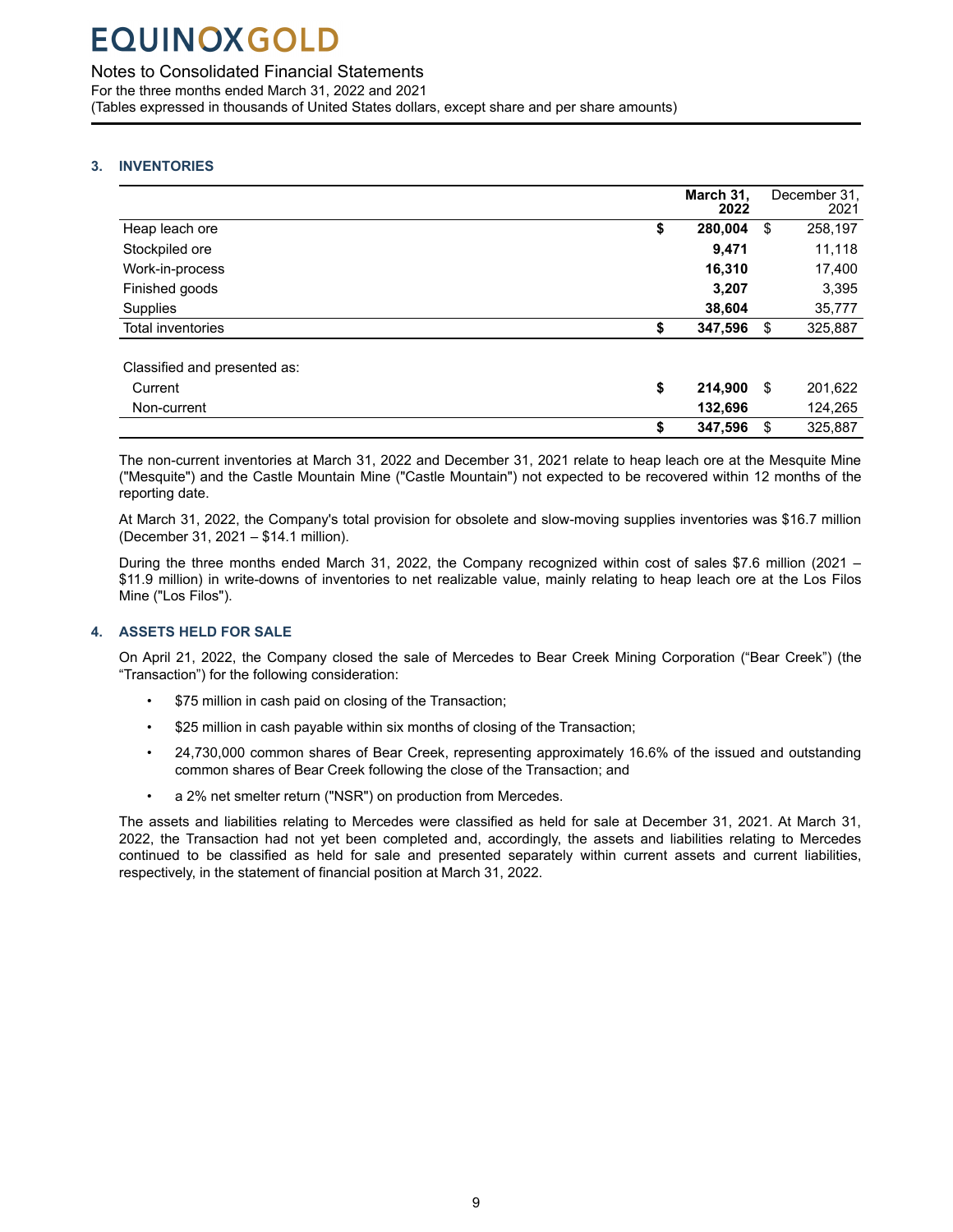Mine

Notes to Consolidated Financial Statements

For the three months ended March 31, 2022 and 2021 (Tables expressed in thousands of United States dollars, except share and per share amounts)

### **4. ASSETS HELD FOR SALE (CONTINUED)**

The carrying amounts of the assets and liabilities of Mercedes classified as held for sale were as follows:

|                                              | March 31,<br>2022 | December 31,<br>2021 |
|----------------------------------------------|-------------------|----------------------|
| Assets held for sale                         |                   |                      |
| Cash and cash equivalents                    | \$<br>14,614      | 4,575<br>- \$        |
| Trade and other receivables                  | 9,070             | 6,878                |
| Inventories                                  | 11,210            | 12,935               |
| Mineral properties, plant and equipment      | 187,943           | 183,137              |
| Other assets                                 | 1,341             | 13                   |
|                                              | 224,178           | 207,538              |
| Liabilities relating to assets held for sale |                   |                      |
| Accounts payable and accrued liabilities     | (12, 693)         | (13,282)             |
| Derivative liabilities                       | (34,950)          | (39,986)             |
| Reclamation and closure cost provision       | (11, 505)         | (11, 863)            |
| Deferred income tax liabilities              | (20, 598)         | (18,084)             |
| Other liabilities                            | (2,730)           | (2,530)              |
|                                              | (82,476)          | (85, 745)            |
| Net assets held for sale                     | \$<br>141,702     | 121,793<br>\$        |

The derivative liabilities relate to a gold prepay and silver stream arrangement with a third party (the "Stream Arrangement") which the Company assumed when it acquired Premier on April 7, 2021. Under the terms of the Stream Arrangement, the Company is required to deliver 1,000 ounces of gold quarterly, subject to adjustment based on the market price of gold, until the Company has delivered a total of 9,000 ounces. In addition, the Company is required to deliver 100% of the silver production from Mercedes until the delivery of 3.75 million ounces, and 30% of silver production thereafter at a price equal to 20% of the prevailing silver price at the time of delivery. The Company is required to deliver a minimum of 300,000 ounces of silver in each calendar year until 2.1 million ounces of silver in aggregate have been delivered. As silver production from Mercedes may not be sufficient to satisfy the obligation and the Company may be required to purchase silver on the open market or settle the obligation in cash, the Stream Arrangement was accounted for as a derivative financial liability measured at fair value through profit or loss. The fair value of the Stream Arrangement is determined based on the net present value of the expected future cash flows using a discount rate that reflects the time value of money and risks associated with the liability.

As part of the Transaction, Bear Creek will assume the outstanding obligation under the Stream Arrangement. At March 31, 2022, the Company has delivered 900 ounces of gold and 215,566 ounces of silver towards the Stream Arrangement.

The changes in the carrying amount of the Stream Arrangement derivative liabilities during the three months ended March 31, 2022 were as follows:

|                               | 2022    |
|-------------------------------|---------|
| Balance – beginning of period | 39.986  |
| Gold and silver delivered     | (5,966) |
| Change in fair value          | 930     |
| Balance – end of period       | 34,950  |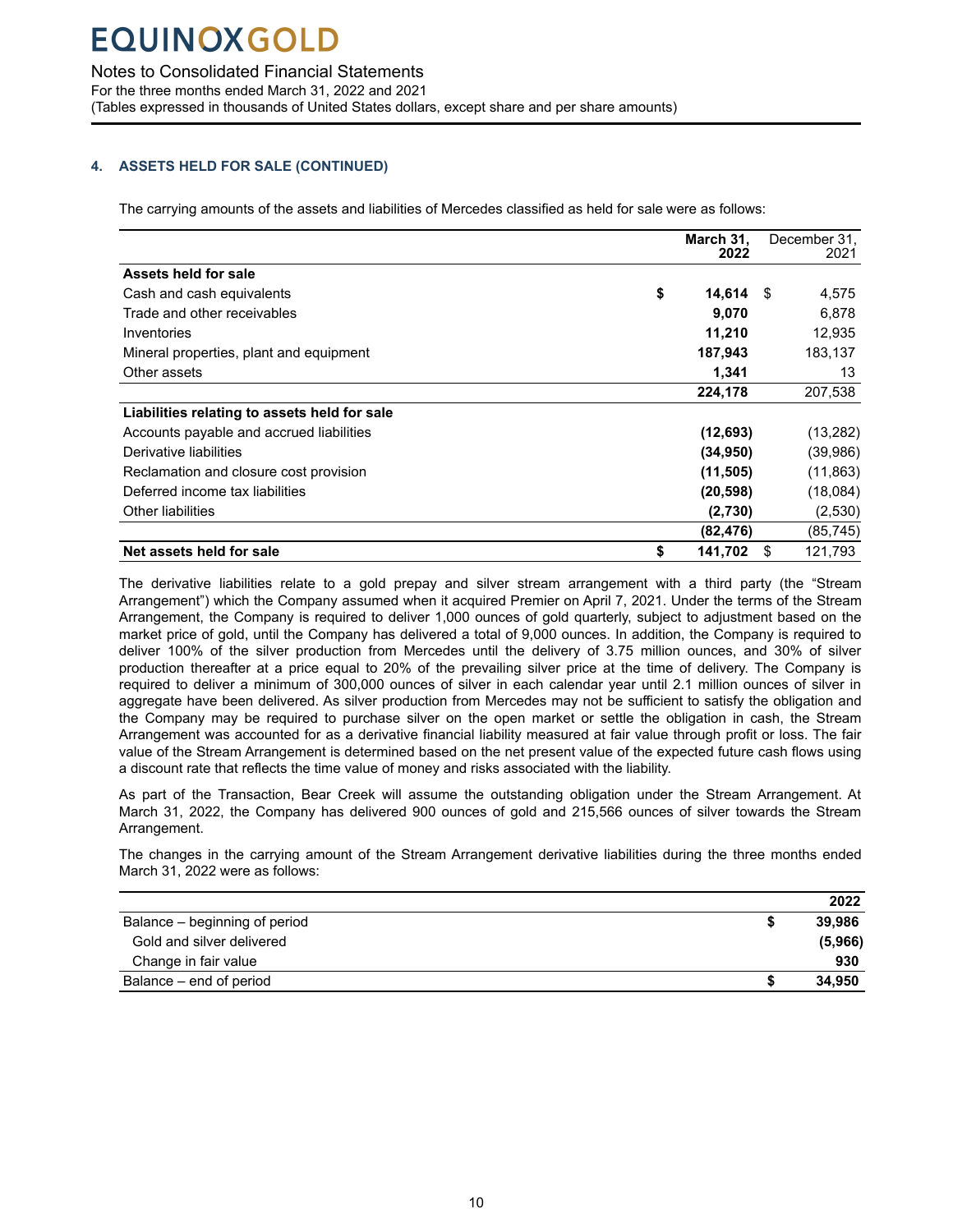Mine

<span id="page-10-0"></span>Notes to Consolidated Financial Statements

For the three months ended March 31, 2022 and 2021 (Tables expressed in thousands of United States dollars, except share and per share amounts)

### **5. MINERAL PROPERTIES, PLANT AND EQUIPMENT**

|                                                  |                 |                          |    |                      | <b>Exploration</b> |                 |
|--------------------------------------------------|-----------------|--------------------------|----|----------------------|--------------------|-----------------|
|                                                  | <b>Mineral</b>  | <b>Plant and</b>         |    | <b>Construction-</b> | and<br>evaluation  |                 |
|                                                  | properties      | equipment <sup>(i)</sup> |    | in-progress          | assets             | <b>Total</b>    |
| Cost                                             |                 |                          |    |                      |                    |                 |
| Balance - December 31, 2021                      | \$<br>1,898,978 | \$<br>666,243            | S  | 177.898              | \$<br>51,424       | \$<br>2,794,543 |
| Additions                                        | 48,829          | 19,996                   |    | 60,235               |                    | 129,060         |
| Reclassified to assets held for sale<br>(note 4) | (4,685)         | (121)                    |    |                      |                    | (4,806)         |
| <b>Disposals</b>                                 |                 | (1, 371)                 |    |                      |                    | (1, 371)        |
| Change in reclamation and closure<br>cost asset  | (6, 860)        |                          |    |                      |                    | (6, 860)        |
| Foreign currency adjustment                      | 5,502           | 153                      |    | 1,467                | 121                | 7,243           |
| Balance - March 31, 2022                         | \$<br>1,941,764 | \$<br>684,900            | \$ | 239,600              | \$<br>51,545       | \$<br>2,917,809 |
| Accumulated depreciation and<br>depletion        |                 |                          |    |                      |                    |                 |
| Balance - December 31, 2021                      | \$<br>183.002   | \$<br>113.622            | \$ |                      | \$                 | \$<br>296.624   |
| Additions                                        | 26,692          | 18,120                   |    |                      |                    | 44.812          |
| <b>Disposals</b>                                 |                 | (962)                    |    |                      |                    | (962)           |
| Foreign currency adjustment                      |                 | 40                       |    |                      |                    | 40              |
| Balance - March 31, 2022                         | \$<br>209,694   | \$<br>130,820            | \$ |                      | \$                 | \$<br>340,514   |
|                                                  |                 |                          |    |                      |                    |                 |
| Net book value                                   |                 |                          |    |                      |                    |                 |
| At December 31, 2021                             | \$<br>1,715,976 | \$<br>552.621            | \$ | 177.898              | \$<br>51.424       | \$<br>2,497,919 |
| At March 31, 2022                                | \$<br>1,732,070 | \$<br>554,080            | \$ | 239,600              | \$<br>51,545       | \$<br>2,577,295 |

 $^{(i)}$  Included in plant and equipment additions during the three months ended March 31, 2022 was \$1.5 million in additions to right-ofuse assets.

During the three months ended March 31, 2022, the Company capitalized \$20.2 million and \$39.8 million of costs incurred at the Santa Luz Project ("Santa Luz") and Greenstone to construction-in-progress. In addition, the Company capitalized \$1.0 million of borrowing costs incurred to construction-in-progress and \$1.5 million of depreciation and depletion to mineral properties and construction-in-progress.

In addition to amounts included in construction-in-progress and exploration and evaluation and evaluation assets, mineral properties at March 31, 2022 includes \$514.2 million (December 31, 2021 – \$510.7 million) relating to the mineral interests at Los Filos, Santa Luz and Greenstone which are currently not subject to depletion.

Certain of the Company's mining properties are subject to royalty arrangements based on their NSRs, gross revenues and other measures. At March 31, 2022, the Company's significant royalty arrangements were as follows:

| <b>Mineral property</b> | <b>Royalty arrangements</b>                                                 |
|-------------------------|-----------------------------------------------------------------------------|
| Mesquite                | Weighted average life of mine NSR of 2%                                     |
| Castle Mountain         | 2.65% NSR                                                                   |
| Los Filos               | 3% of gross sales at Xochipala concession; 1.5% EBITDA; 0.5% gross revenues |
| Aurizona                | 1.5% of gross sales; 3-5% sliding scale NSR based on gold price             |
| Fazenda                 | $0.75-1.5\%$ of gross sales                                                 |
| <b>RDM</b>              | 1-1.5% of gross sales                                                       |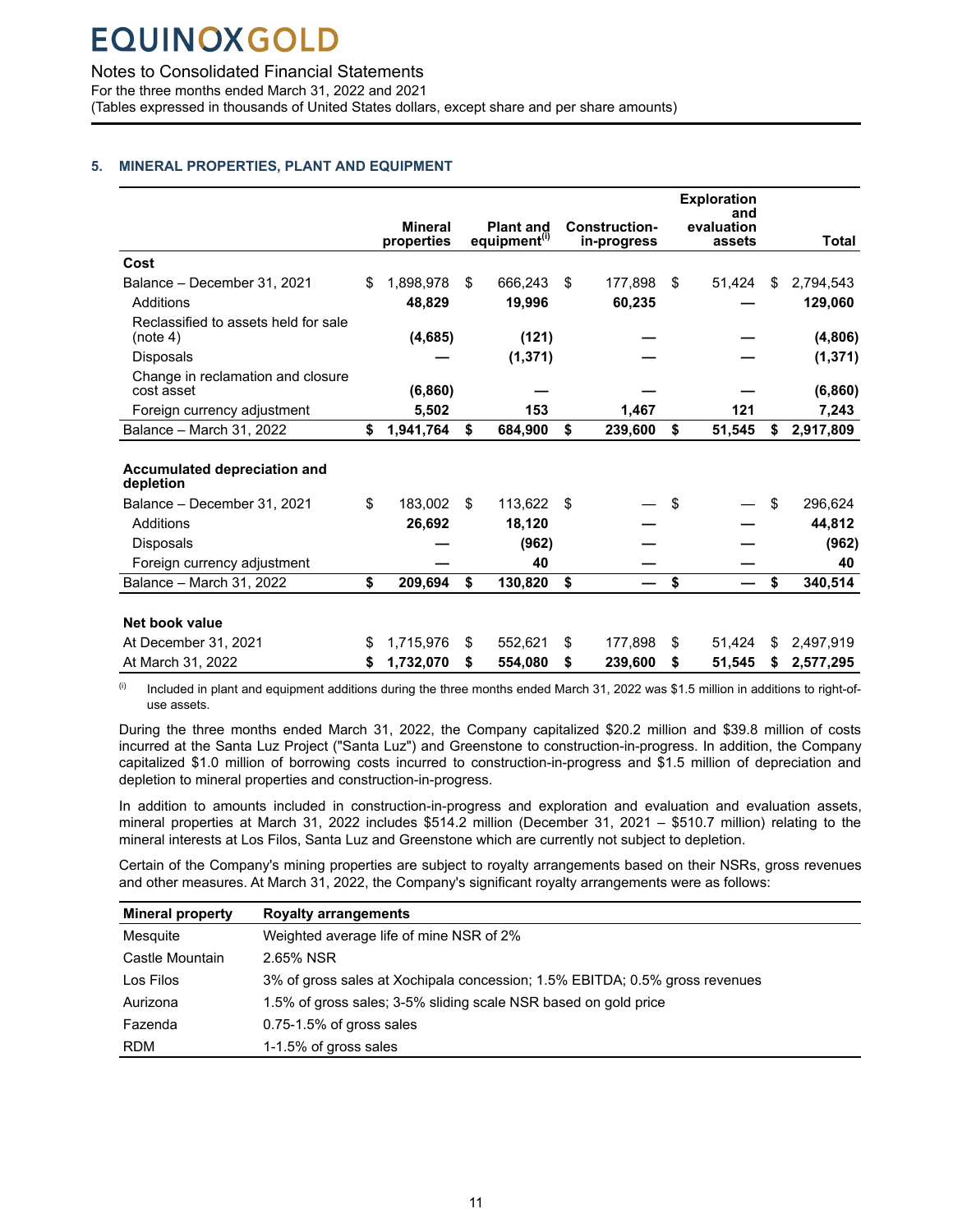### <span id="page-11-0"></span>Notes to Consolidated Financial Statements

For the three months ended March 31, 2022 and 2021 (Tables expressed in thousands of United States dollars, except share and per share amounts)

#### **6. INVESTMENT IN ASSOCIATE**

Mine

At March 31, 2022, the Company had a 25.3% interest in i-80 Gold Corp. ("i-80 Gold") (December 31, 2021 - 25.5% interest).

The following table summarizes the change in carrying amount of the Company's investment in i-80 Gold from December 31, 2021 to March 31, 2022:

| Balance – December 31, 2021 | 125.313 |
|-----------------------------|---------|
| Share of net loss           | (1,580) |
| Balance – March 31, 2022    | 123.733 |

Summarized financial information in respect of the Company's associate as at March 31, 2022 and December 31, 2021 is set out below. The summarized financial information is based on amounts included in i-80 Gold's most recent available consolidated financial statements prepared in accordance with IFRS as of December 31, 2021 and September 30, 2021, respectively, adjusted for material transactions during the three months ended March 31, 2022 and December 31, 2022, respectively, and for adjustments made by the Company in applying the equity method, including fair value adjustments on acquisition of interest in the associate.

|                                                   | March 31.<br>2022 |   | December 31.<br>2021 |
|---------------------------------------------------|-------------------|---|----------------------|
| Cash and cash equivalents                         | \$<br>87.658      | S | 51,627               |
| Other current assets                              | 33,838            |   | 55,606               |
| Non-current assets                                | 534,853           |   | 131,426              |
| Total assets                                      | 656,349           |   | 238,659              |
| Other current liabilities                         | 29,919            |   | 12,956               |
| Non-current financial liabilities                 | 64.507            |   | 37                   |
| Other non-current liabilities                     | 154,945           |   | 18,456               |
| <b>Total liabilities</b>                          | 249,371           |   | 31,449               |
| Net assets (100%)                                 | 406.978           |   | 207,210              |
| Equinox Gold's share of net assets                | 103,119           |   | 52.814               |
| Adjustments to Equinox Gold's share of net assets | 20,614            |   | 72,499               |
| Carrying amount                                   | \$<br>123,733     |   | 125,313              |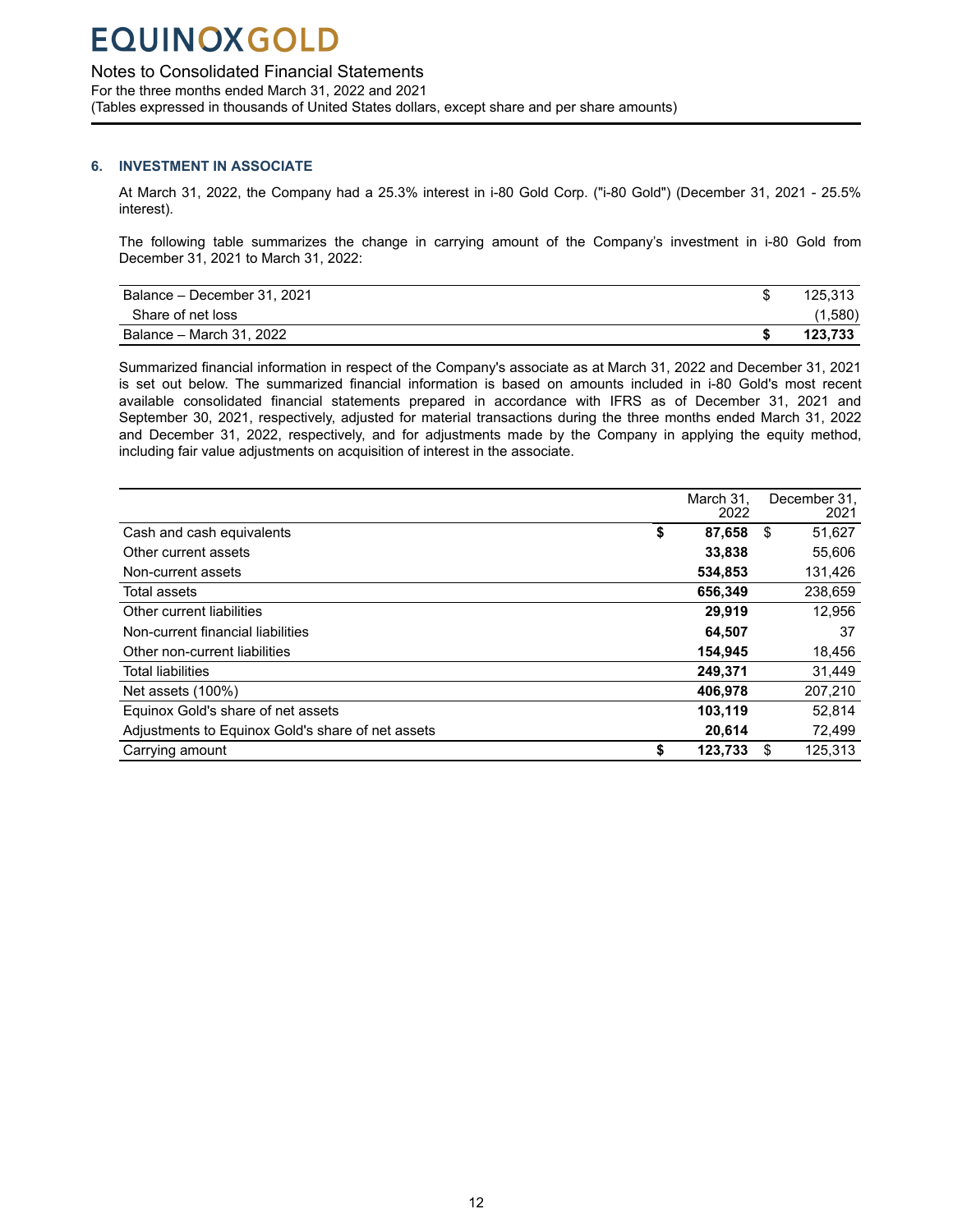<span id="page-12-0"></span>Notes to Consolidated Financial Statements

For the three months ended March 31, 2022 and 2021 (Tables expressed in thousands of United States dollars, except share and per share amounts)

### **7. LOANS AND BORROWINGS**

Mine

|                              |    | March 31,<br>2022 | December 31.<br>2021 |
|------------------------------|----|-------------------|----------------------|
| <b>Credit Facility</b>       | \$ | 273,706           | \$<br>279,621        |
| 2020 Convertible Notes       |    | 130,010           | 129,320              |
| 2019 Convertible Notes       |    | 132,531           | 131,741              |
| Total loans and borrowings   | S  | 536,247           | \$<br>540,682        |
|                              |    |                   |                      |
| Classified and presented as: |    |                   |                      |
| Current                      | \$ | 26,667            | \$<br>26,667         |
| Non-current                  |    | 509,580           | 514,015              |
|                              | S  | 536,247           | 540,682              |

The Credit Facility is subject to standard conditions and covenants, including maintenance of debt service coverage ratio, leverage ratio and minimum liquidity of \$50 million. At March 31, 2022, the Company was in compliance with these covenants.

### **8. DERIVATIVE FINANCIAL INSTRUMENTS**

#### (a) Derivative assets

The following is a summary of the Company's derivative assets measured at fair value through profit or loss ("FVTPL"):

|                                            | March 31,<br>2022 |     | December 31,<br>2021 |
|--------------------------------------------|-------------------|-----|----------------------|
| Solaris Warrants <sup>(i)</sup><br>\$      | 86,595            | \$  | 122,919              |
| i-80 Gold Warrants                         | 721               |     | 581                  |
| Gold deliveries                            | 978               |     | 952                  |
| Foreign exchange contracts <sup>(ii)</sup> | 6,032             |     |                      |
|                                            | 94,326            | S   | 124,452              |
| Classified and presented as:               |                   |     |                      |
| \$<br>Current                              | 94,181            | -\$ | 124,234              |
| Non-current                                | 145               |     | 218                  |
| \$                                         | 94,326            | \$. | 124,452              |

(i) Solaris Warrants

The Company holds 10,218,750 warrants that are each exercisable into one common share of Solaris Resources Inc. ("Solaris"), with exercise prices ranging from C\$1.20 to C\$6.75 per share, and expiry dates ranging between November 2022 and May 2023. The fair values of the Solaris Warrants at March 31, 2022 and December 31, 2021 were determined using the Black Scholes option pricing model with the following weighted average assumptions:

|                      | March 31.<br>2022 | December 31,<br>2021 |
|----------------------|-------------------|----------------------|
| Risk-free rate       | 1.63%             | 0.78%                |
| Expected life        | $1.0$ year        | $1.0$ year           |
| Expected volatility  | 52.3%             | 62.8%                |
| Expected dividend    | $0.0\%$           | $0.0\%$              |
| Exercise price (C\$) | \$1.74            | \$1.74               |
| Share price (C\$)    | \$12.28           | \$16.94              |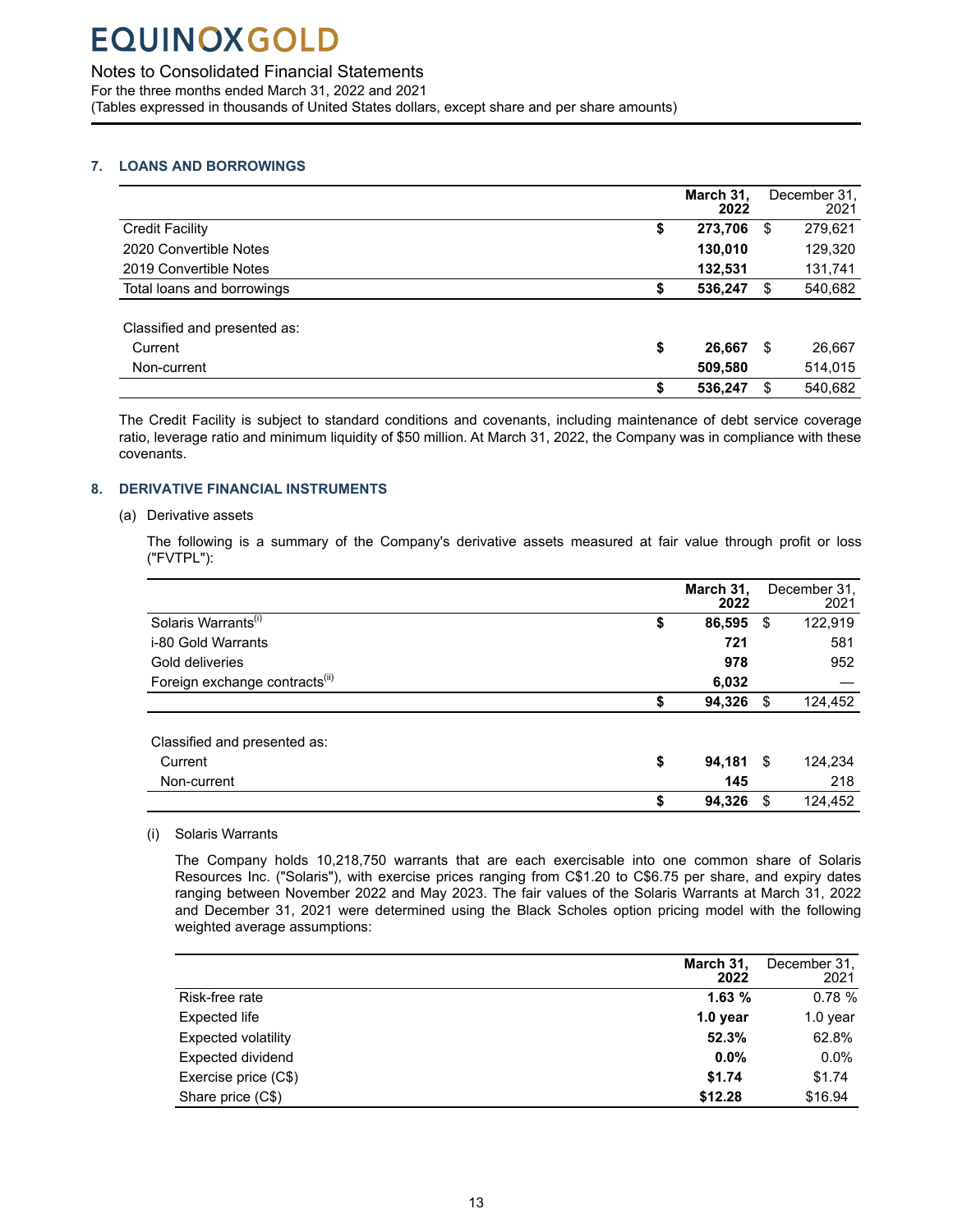Mine

Notes to Consolidated Financial Statements

For the three months ended March 31, 2022 and 2021 (Tables expressed in thousands of United States dollars, except share and per share amounts)

### **8. DERIVATIVE FINANCIAL INSTRUMENTS (CONTINUED)**

- (a) Derivative assets (continued)
	- (i) Solaris Warrants (continued)

During the three months ended March 31, 2022, the Company recognized a loss of \$36.3 million (three months ended March 31, 2021 – \$3.3 million gain) on revaluation of the Solaris Warrants in other expense. On April 28, 2022, the Company exercised 1 million of the outstanding warrants to purchase 1 million common shares of Solaris at C\$6.75 per share.

(ii) Foreign exchange contracts

The Company has implemented a foreign currency exchange risk management program to reduce its exposure to fluctuations in the value of the Brazilian Réal ("BRL"), the Mexican Peso ("MXP") and the Canadian Dollar ("CAD"). At March 31, 2022, the Company had in place USD:BRL and USD:MXN put and call options and USD:CAD call options with the following notional amounts, weighted average rates and maturity dates:

|                 | <b>USD notional amount</b> |  |           | <b>Call options' weighted</b> | Put options' weighted |  |  |
|-----------------|----------------------------|--|-----------|-------------------------------|-----------------------|--|--|
| <b>Currency</b> | Within 1 year              |  | 1-2 years | average strike price          | average strike price  |  |  |
| <b>BRL</b>      | $109.613$ \$               |  | 1.000     | 4.92                          | 5.81                  |  |  |
| <b>MXN</b>      | 60,000                     |  | 2.000     | 20.65                         | 23.98                 |  |  |
| CAD             | 32.813                     |  |           | 1.28                          |                       |  |  |

The foreign exchange contracts have not been designated as hedges and are measured at fair value, determined based on forward foreign exchange rates, at the end of each reporting period with changes in fair value recognized in other income or expense.

The following table summarizes the changes in the foreign exchange contracts outstanding during the three months ended March 31, 2022 and 2021:

|                               | 2022          | 2021      |
|-------------------------------|---------------|-----------|
| Balance – beginning of period | $(12,061)$ \$ | (12, 507) |
| Change in fair value          | 18.135        | (11, 114) |
| Settlements                   | (42)          | (230)     |
| Balance – end of period       | 6.032         | (23, 851) |

The fair value of the foreign exchange contracts at March 31, 2022 was an asset of \$6.0 million (December 31, 2021 – liability of \$12.1 million), of which \$5.9 million is presented as current derivative assets (December 31, 2021 – current derivative liabilities of \$11.5 million).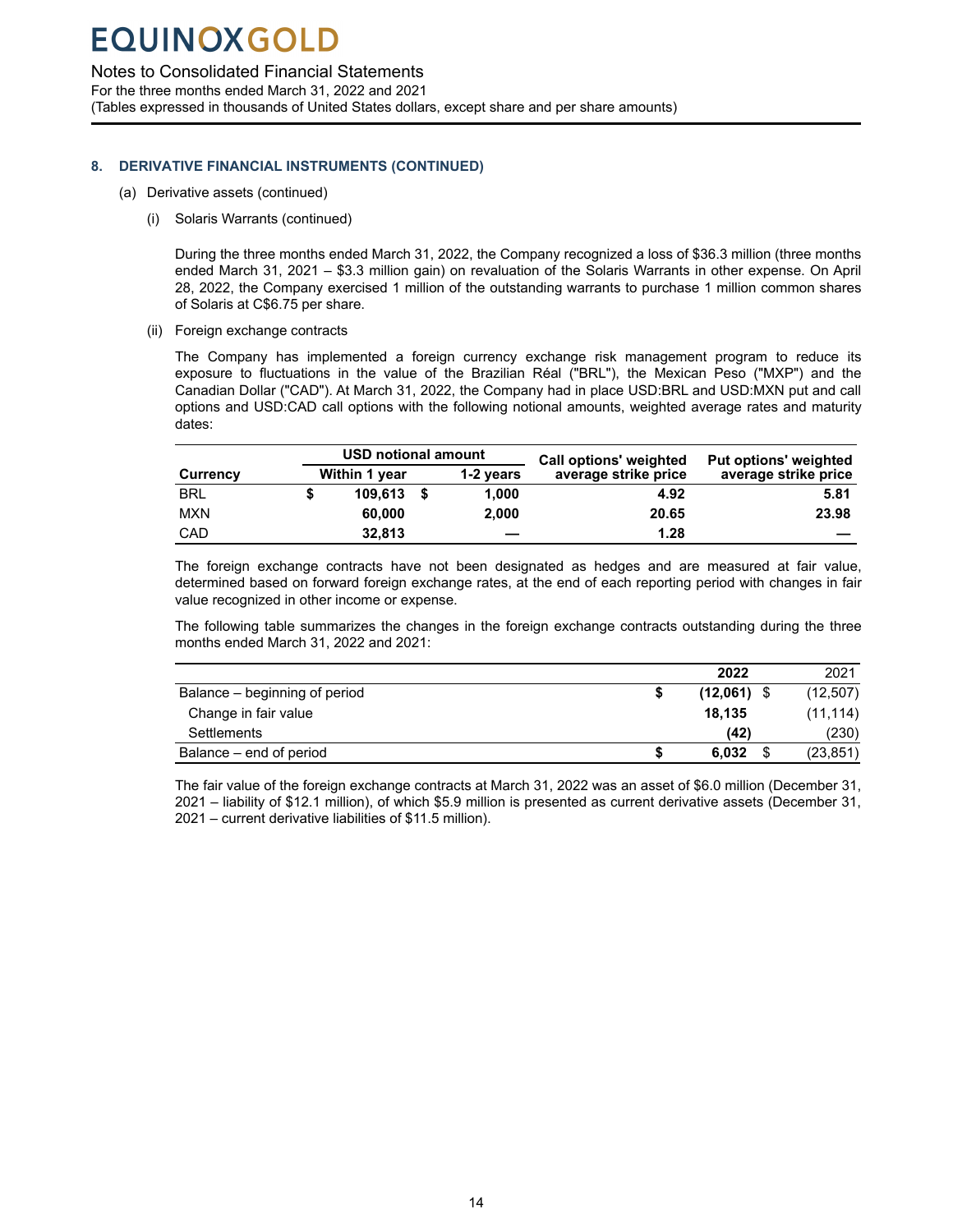Notes to Consolidated Financial Statements

For the three months ended March 31, 2022 and 2021 (Tables expressed in thousands of United States dollars, except share and per share amounts)

### **8. DERIVATIVE FINANCIAL INSTRUMENTS (CONTINUED)**

#### (b) Derivative liabilities

Mine

The following is a summary of the Company's derivative liabilities measured at FVTPL:

|                                                       | March 31,<br>2022 |      | December 31.<br>2021 |
|-------------------------------------------------------|-------------------|------|----------------------|
| Gold collars and forward contracts <sup>(1)</sup>     | \$<br>27,893      | \$   | 33,336               |
| Foreign exchange contracts (note 8(a)(ii))            |                   |      | 12.061               |
| Equinox Gold warrant liability <sup>(ii)</sup>        | 4.058             |      | 5.177                |
| Solaris warrant liability <sup>(iii)</sup>            | 9.381             |      | 27,697               |
| Contingent consideration - Greenstone <sup>(iv)</sup> | 7.540             |      | 6,586                |
|                                                       | \$<br>48,872      | S    | 84,857               |
| Classified and presented as:                          |                   |      |                      |
| Current                                               | \$<br>41,332      | - \$ | 77,699               |
| Non-current                                           | 7.540             |      | 7,158                |
|                                                       | \$<br>48.872      |      | 84.857               |

#### (i) Gold collar and forward contracts

As part of the Company's acquisition of Leagold Mining Corporation in March 2020 (the "Leagold Acquisition"), the Company assumed gold collar contracts with put and call strike prices of \$1,325 and \$1,425 per ounce, respectively, for 3,750 ounces per month to September 2022. The Company also assumed forward contracts with an average fixed gold price of \$1,350 per ounce for 4,583 ounces per month to September 2022. At March 31, 2022, the Company had 22,500 ounces and 27,500 ounces remaining to be delivered under its gold collar and forward contracts, respectively.

The gold collar and forward contracts have not been designated as hedges and are measured at fair value, determined based on forward gold prices, at the end of each reporting period with changes in fair value recognized in other income or expense.

The following table summarizes the changes in the gold collar and forward contracts outstanding during the three months ended March 31, 2022 and 2021:

|                               | 2022      | 2021      |
|-------------------------------|-----------|-----------|
| Balance – beginning of period | 33.336    | 91,393    |
| Change in fair value          | 6.771     | (31,749)  |
| Settlements                   | (12, 214) | (10, 319) |
| Balance – end of period       | 27.893    | 49,325    |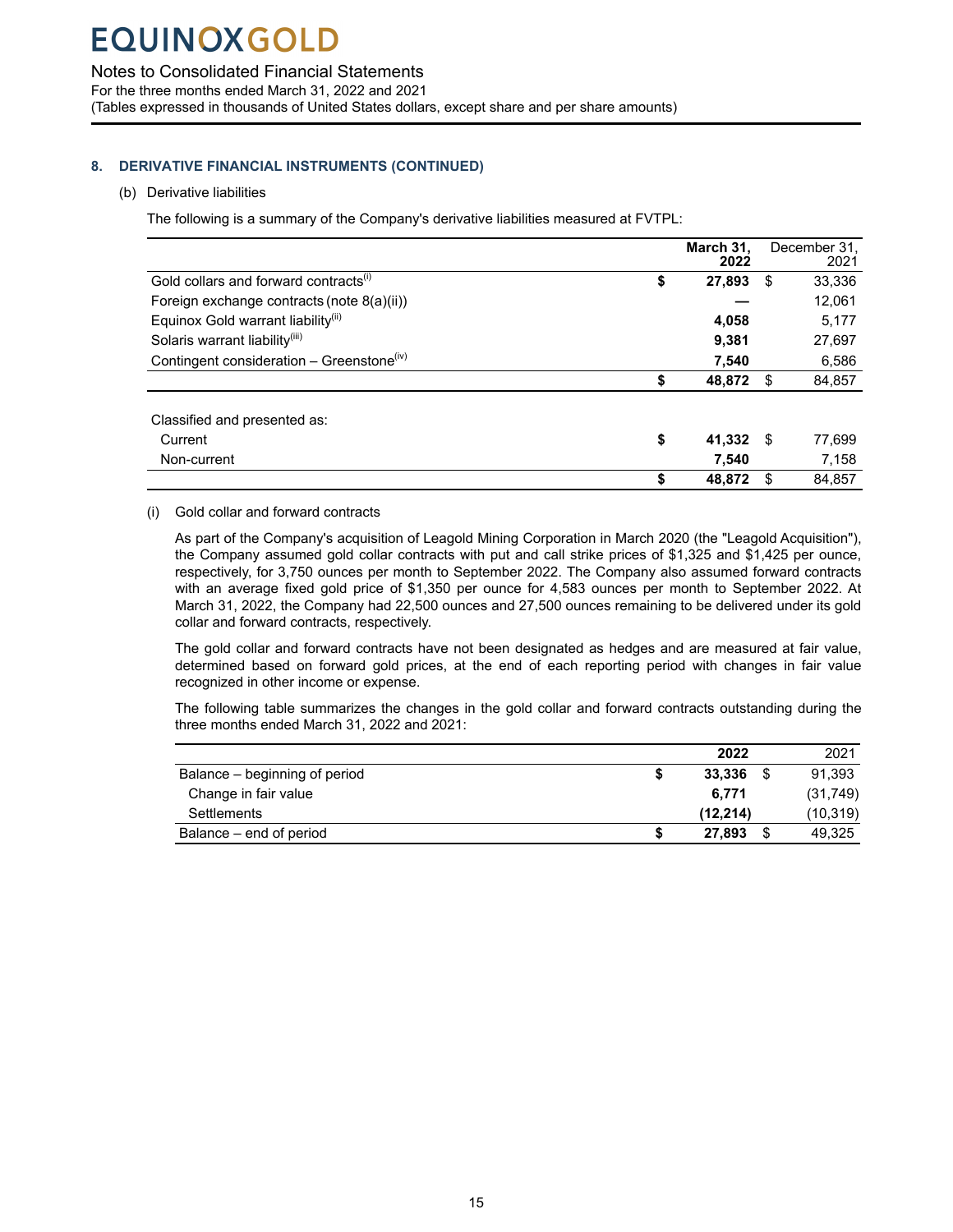Mine

### Notes to Consolidated Financial Statements

For the three months ended March 31, 2022 and 2021 (Tables expressed in thousands of United States dollars, except share and per share amounts)

#### **8. DERIVATIVE FINANCIAL INSTRUMENTS (CONTINUED)**

- (b) Derivative liabilities (continued)
	- (ii) Equinox Gold warrant liability

The following table summarizes the changes in the Company's outstanding share purchase warrants, which have exercise prices denominated in Canadian dollars and are therefore accounted for as derivative financial liabilities measured at FVTPL with changes in fair value recognized in other income or expense:

|                                 | Number of<br>warrants |      | Weighted<br>average<br>exercise<br>price (C\$) |
|---------------------------------|-----------------------|------|------------------------------------------------|
| Outstanding - December 31, 2021 | 1,669,517             | - \$ | 8.69                                           |
| Exercised                       | (393, 400)            |      | 10.42                                          |
| Expired                         | (662,000)             |      | 10.81                                          |
| Outstanding - March 31, 2022    | 614,117               |      | 5.30                                           |

The following table summarizes information about the Company's outstanding share purchase warrants at March 31, 2022:

|                          |           | Weighted    |                          |
|--------------------------|-----------|-------------|--------------------------|
|                          |           | average     |                          |
| <b>Range of exercise</b> | Number of | exercise    |                          |
| price (C\$)              | warrants  | price (C\$) | <b>Expiry dates</b>      |
| $$5.05 - $5.30^{(1)}$    | 614.117   | 5.30        | December 2022 - May 2023 |

 $(1)$  The outstanding warrants at March 31, 2022 are exercisable into one common share of Equinox Gold and one-quarter of a common share of Solaris. Equinox Gold will receive nine-tenths of the proceeds from the exercise of each of these warrants and the remaining proceeds will be paid to Solaris.

The fair values of the Company's outstanding share purchase warrants at March 31, 2022 and December 31, 2021 were determined using the Black Scholes option pricing model with the following weighted average inputs:

|                            | March 31,<br>2022 | December 31,<br>2021 |
|----------------------------|-------------------|----------------------|
| Risk-free rate             | 1.66%             | 0.34%                |
| Expected life              | $1.09$ years      | 0.6 years            |
| <b>Expected volatility</b> | 50.0%             | 46.8 %               |
| Expected dividend          | 0.0%              | $0.0 \%$             |
| Share price (C\$)          | \$<br>13.39       | \$<br>11.60          |

The changes in the carrying amounts of the Company's outstanding share purchase warrants during the three months ended March 31, 2022 and 2021 were as follows:

|                               | 2022  | 2021         |
|-------------------------------|-------|--------------|
| Balance – beginning of period | 5.177 | 50.666       |
| Exercised                     | (603) | (1, 363)     |
| Change in fair value          | (516) | (29, 984)    |
| Balance – end of period       | 4.058 | \$<br>19.319 |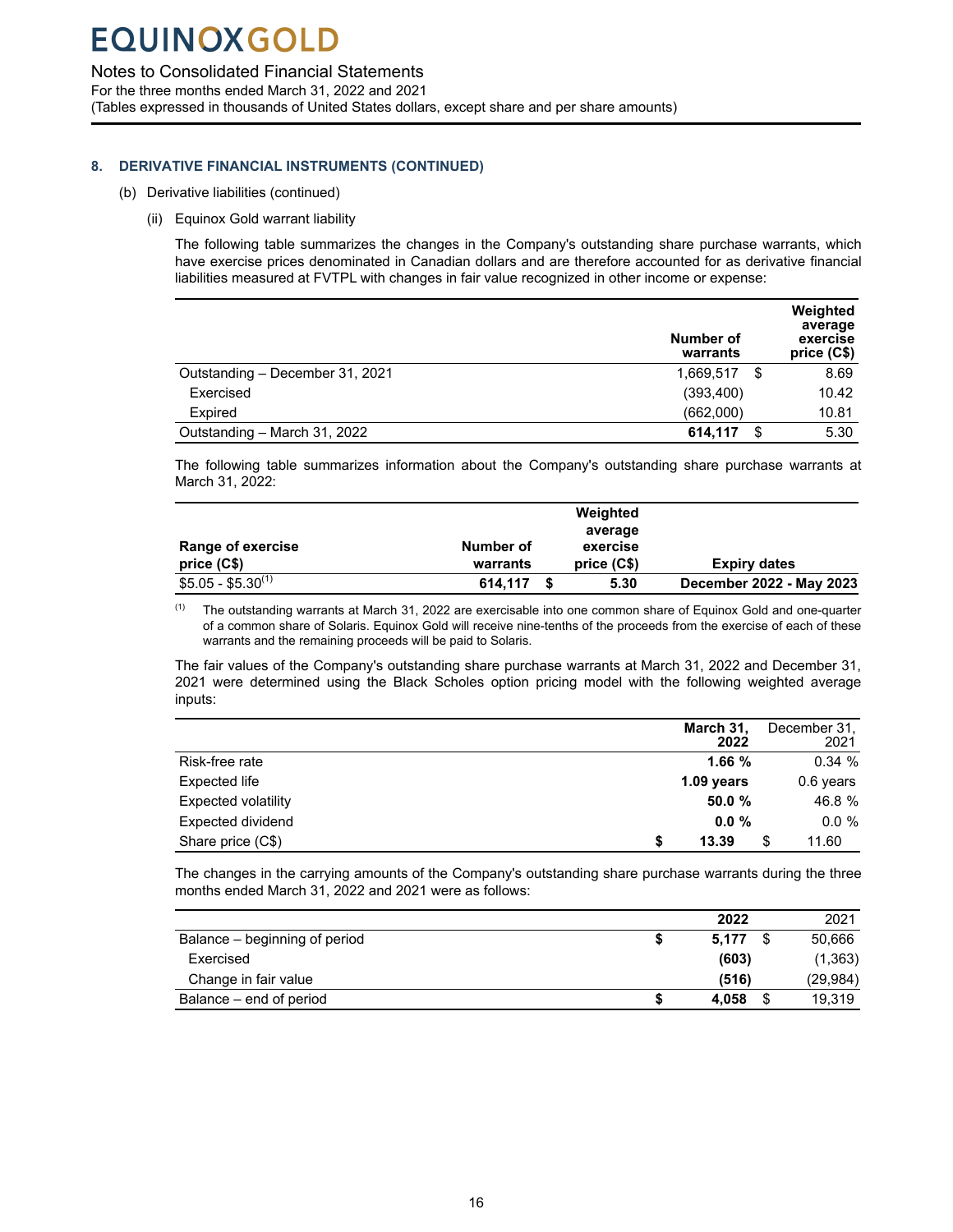Mine

### <span id="page-16-0"></span>Notes to Consolidated Financial Statements

For the three months ended March 31, 2022 and 2021 (Tables expressed in thousands of United States dollars, except share and per share amounts)

### **8. DERIVATIVE FINANCIAL INSTRUMENTS (CONTINUED)**

- (b) Derivative liabilities (continued)
	- (iii) Solaris warrant liability

In connection with the sale of the Company's partial interest in Solaris in April 2021, the Company granted share purchase warrants to the buyer, exercisable into five million common shares of Solaris held by the Company at a price of C\$10.00. The warrants are accounted for as current derivative financial liabilities measured at FVTPL with changes in fair value recognized in other income or expense. The fair values of the Solaris warrant liability at March 31, 2022 and December 31, 2021 were determined using the Black Scholes option pricing model with the following weighted average inputs:

|                     | March 31,<br>2022 | December 31,<br>2021 |
|---------------------|-------------------|----------------------|
| Risk-free rate      | 0.61%             | $0.09\%$             |
| Expected life       | $0.08$ years      | $0.3$ years          |
| Expected volatility | 52.6%             | 53.7%                |
| Expected dividend   | $0.0\%$           | $0.0\%$              |
| Share price (C\$)   | \$12.28           | \$16.94              |

During the three months ended March 31, 2022, the Company recognized a gain of \$18.3 million (three months ended March 31, 2021 – nil) on revaluation of the Solaris warrant liability in other income. The outstanding warrants were all exercised on April 20, 2022. Equinox received \$40.1 million and (C\$50 million) on exercise of the warrants.

(iv) Contingent consideration - Greenstone

As part of the consideration for the Company's acquisition of an additional 10% interest in Greenstone in April 2021, the Company assumed contingent payment obligations. The obligation to deliver approximately 2,200 ounces of refined gold, the cash equivalent value of such refined gold, or a combination thereof, after each production milestone of 250,000 ounces, 500,000 ounces and 700,000 ounces from Greenstone has been accounted for as a derivative financial liability measured at FVTPL. The fair value of the contingent consideration is determined based on the net present value of the projected cash outflows associated with the contingent payments at the milestone dates using a market-based discount rate that reflects the risk associated with the delivery of the contingent consideration.

During the three months ended March 31, 2022, the Company recognized a loss of \$1.0 million (three months ended March 31, 2021 – nil) on revaluation of the derivative liability in other expense.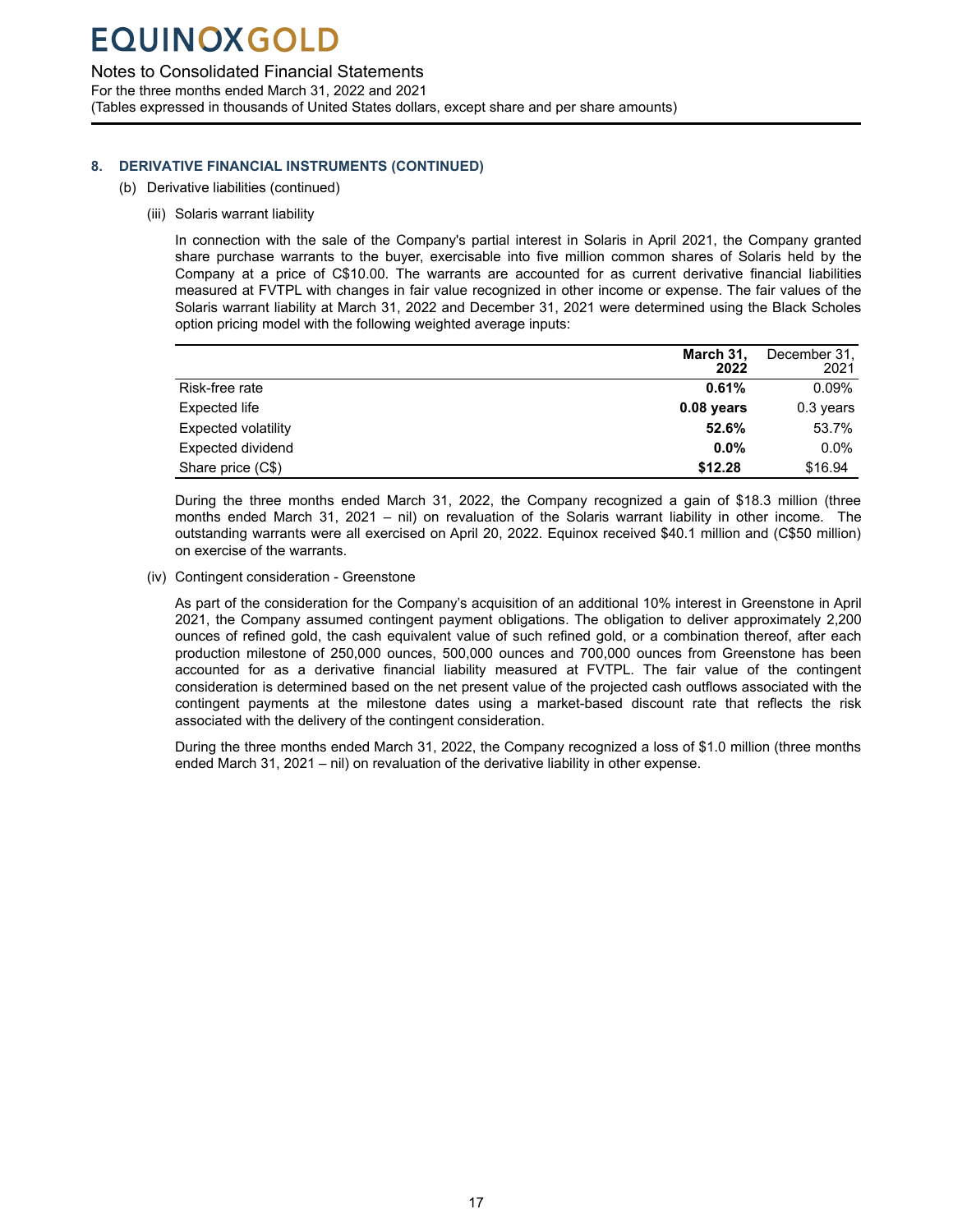Notes to Consolidated Financial Statements

For the three months ended March 31, 2022 and 2021 (Tables expressed in thousands of United States dollars, except share and per share amounts)

#### **9. SHARE CAPITAL AND SHARE-BASED PAYMENTS**

#### (a) Share issuances

Mine

During the three months ended March 31, 2022, the Company issued 1.9 million common shares on exercise of warrants and stock options and settlement of RSUs and pRSUs (2021 – 0.5 million). The average exercise price of warrants and stock options exercised during the three months ended March 31, 2022 were C\$10.42 and C\$9.90, respectively (2021 – C\$6.59 and C\$6.07, respectively).

- (b) Share-based compensation plans
	- (i) Restricted share units ("RSUs") and restricted share units with performance-based vesting conditions ("pRSUs")

#### Equity-settled RSUs and pRSUs

During the three months ended March 31, 2022, the Company granted 0.3 million equity-settled RSUs and 0.3 million pRSUs to directors, officers and employees with a weighted average grant date fair value of \$7.24. The RSUs granted vest over a period of 3 years. The pRSUs granted are subject to a multiplier of 0% to 200% based on the Company's total shareholder return as compared to the S&P Global Gold Index over a three-year comparison period.

Share-based compensation expense related to the RSUs and pRSUs, based on the grant date fair value, is recognized over the vesting period with a corresponding increase in shareholders' equity (within reserves), with the cumulative amount recognized adjusted to reflect the number of RSUs and pRSUs expected to vest at each reporting date.

#### Cash-settled RSUs and pRSUs

During the three months ended March 31, 2022, the Company granted 0.4 million cash-settled RSUs and 0.1 million pRSUs with a weighted average grant date fair value of \$7.24. The RSUs granted vest over a period of 3 years. The pRSUs granted are subject to a multiplier of 0% to 200% based on the Company's total shareholder return as compared to the S&P Global Gold Index over a three-year comparison period.

The fair values of the cash-settled RSUs and pRSUs are recognized as share-based compensation expense over the vesting period with a corresponding increase to liabilities. The liabilities are remeasured at the end of each reporting period and at the date of settlement, based on the current quoted market price of the Company's common shares and the number of RSU's and pRSU's expected to vest, with any changes in fair value recognized in share-based compensation in net income or loss.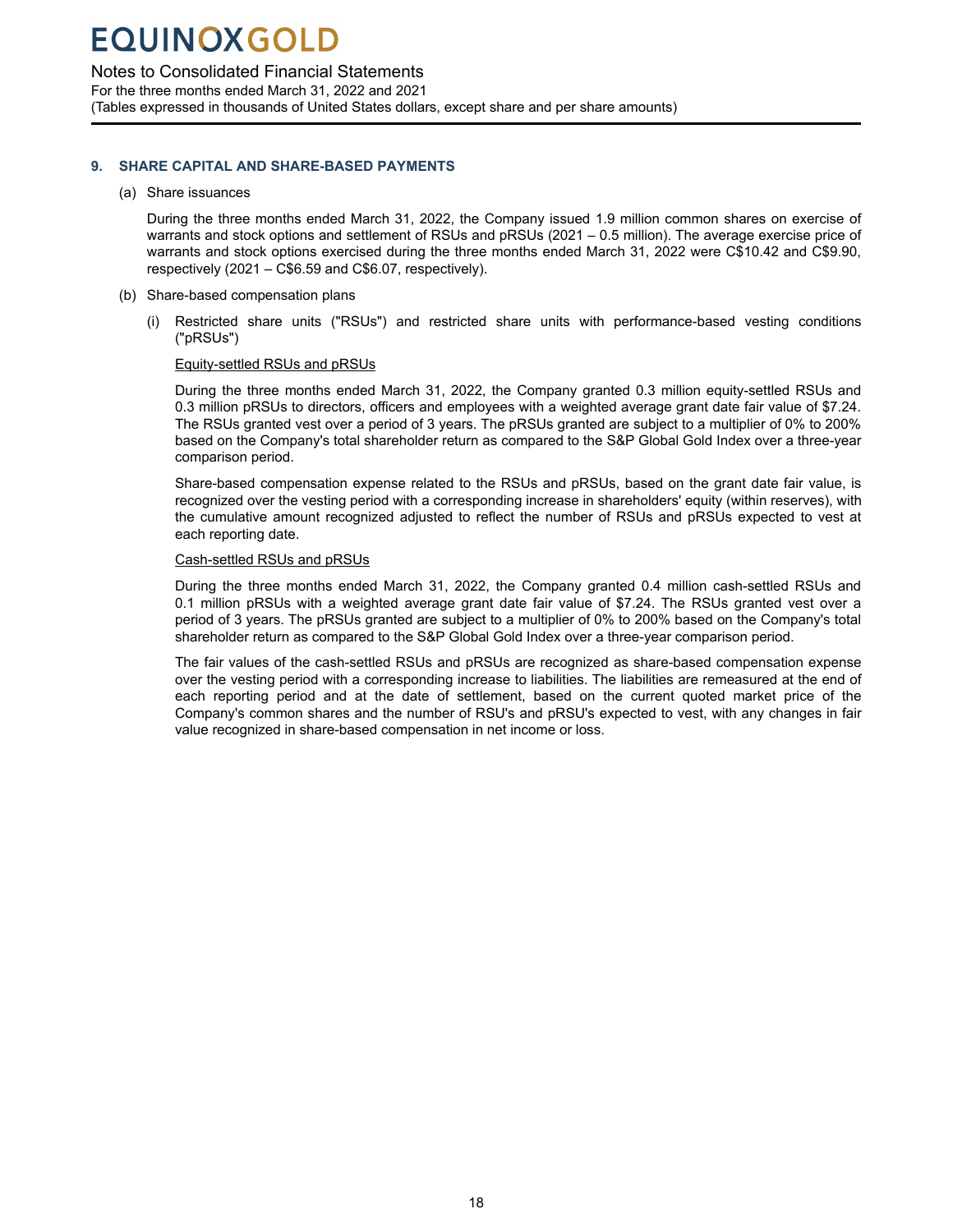<span id="page-18-0"></span>Notes to Consolidated Financial Statements

For the three months ended March 31, 2022 and 2021 (Tables expressed in thousands of United States dollars, except share and per share amounts)

#### **9. SHARE CAPITAL AND SHARE-BASED PAYMENTS (CONTINUED)**

#### (c) Share-based compensation

Mine

The following table summarizes the Company's share-based compensation recognized during the three months ended March 31, 2022 and 2021:

|                                                                 | 2022        |    | 2021    |
|-----------------------------------------------------------------|-------------|----|---------|
| RSUs and pRSUs                                                  | 1,415       |    | 1,278   |
| <b>PSUs</b>                                                     | 414         |    | (1,007) |
| Deferred Share Units                                            | 169         |    | (316)   |
| Stock options                                                   | \$<br>44    | \$ | 150     |
| Total share-based compensation                                  | \$<br>2,042 | \$ | 105     |
|                                                                 |             |    |         |
| Recognized in the consolidated financial statements as follows: |             |    |         |
| Equity-settled:                                                 |             |    |         |
| General and administration expense                              | \$<br>875   | -S | 1,556   |
| Operating expense                                               | 59          |    | 224     |
| Capitalized within construction-in-progress                     | 230         |    |         |
| Cash-settled:                                                   |             |    |         |
| General and administration expense (recovery)                   | 394         |    | (1,658) |
| Operating expense (recovery)                                    | 484         |    | (25)    |
| <b>Exploration expense</b>                                      |             |    | 8       |
| Total share-based compensation                                  | \$<br>2,042 | \$ | 105     |

#### **10. OPERATING EXPENSE**

Operating expense during the three months ended March 31, 2022 and 2021 consists of the following expenses by nature:

|                                | 2022          | 2021          |
|--------------------------------|---------------|---------------|
| Raw materials and consumables  | \$<br>65,277  | \$<br>56,208  |
| Salaries and employee benefits | 31,114        | 28,984        |
| Contractors                    | 35,340        | 23,860        |
| Repairs and maintenance        | 12.752        | 8,674         |
| Site administration            | 20,771        | 22,455        |
| Royalties                      | 4.569         | 5,727         |
|                                | 169,823       | 145,908       |
| Change in inventories          | (17, 473)     | 890           |
| Total operating expense        | \$<br>152,350 | \$<br>146,798 |

### **11. GENERAL AND ADMINISTRATION EXPENSE**

General and administration expense during the three months ended March 31, 2022 and 2021 consists of the following expenses by nature:

|                                          | 2022        | 2021  |
|------------------------------------------|-------------|-------|
| Salaries and benefits                    | \$<br>3,624 | 2.424 |
| Share-based compensation                 | 1.269       | (102) |
| Professional fees                        | 3.452       | 2,378 |
| Office and other expenses                | 3,195       | 2,490 |
| Depreciation                             | 290         | 169   |
| Total general and administration expense | 11.830      | 7,359 |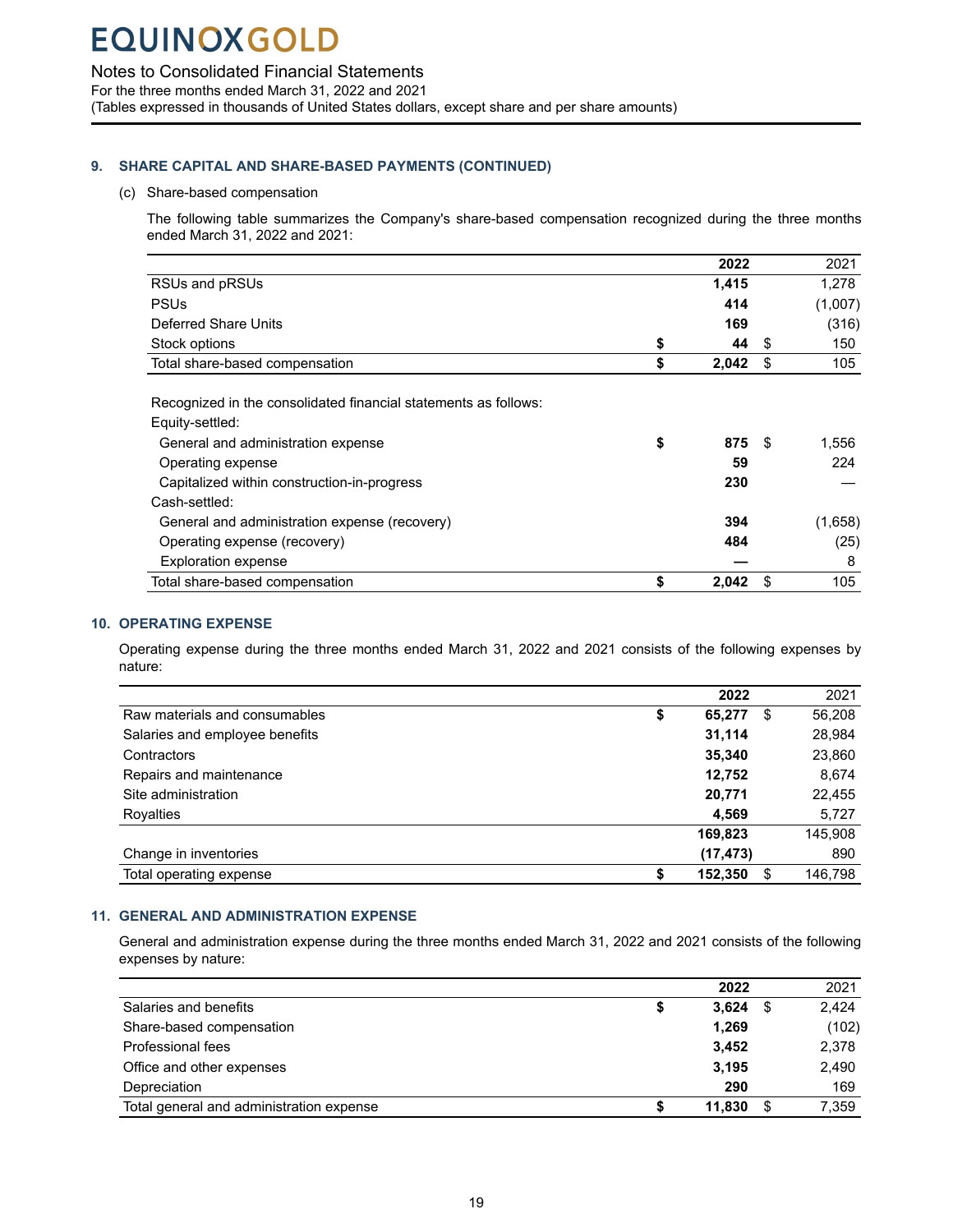### <span id="page-19-0"></span>Notes to Consolidated Financial Statements

For the three months ended March 31, 2022 and 2021

(Tables expressed in thousands of United States dollars, except share and per share amounts)

#### **12. OTHER (EXPENSE) INCOME**

Mine

Other (expense) income during the three months ended March 31, 2022 and 2021 consists of the following:

|                                                                    | 2022                | 2021      |
|--------------------------------------------------------------------|---------------------|-----------|
| Foreign exchange (loss) gain                                       | \$<br>$(12,042)$ \$ | 923       |
| Change in fair value of gold contracts (note 8(b)(i))              | (6,771)             | 31,749    |
| Change in fair value of foreign exchange contracts (note 8(a)(ii)) | 18.135              | (11, 114) |
| Change in fair value of warrants (note 8(a)(i),8(b)(ii),8(b)(iii)) | (18, 676)           | 33,300    |
| Change in fair value of contingent consideration (note 8(b)(iv))   | (954)               |           |
| Change in fair value of Stream Arrangement                         | (930)               |           |
| Other expense                                                      | 2.240               | (5, 523)  |
| Total other (expense) income                                       | \$<br>$(18,998)$ \$ | 49.335    |

#### **13. NET (LOSS) INCOME PER SHARE**

The calculations of basic and diluted EPS for the three months ended March 31, 2022 and 2021 were as follows:

|                                      |                                           |    | 2022           |    |        | 2021        |                         |                                           |    |            |  |                         |
|--------------------------------------|-------------------------------------------|----|----------------|----|--------|-------------|-------------------------|-------------------------------------------|----|------------|--|-------------------------|
|                                      | Weighted<br>average shares<br>outstanding |    | Net (loss)     |    |        |             | Net (loss)<br>per share | Weighted<br>average shares<br>outstanding |    | Net income |  | Net income<br>per share |
| <b>Basic EPS</b>                     | 302,227,870                               | \$ | $(19, 779)$ \$ |    | (0.07) | 242,576,291 | \$                      | 50,317                                    | \$ | 0.21       |  |                         |
| Dilutive stock options               |                                           |    |                |    |        | 1,248,817   |                         |                                           |    |            |  |                         |
| Dilutive RSUs and<br>pRSUs           |                                           |    |                |    |        | 1,780,309   |                         |                                           |    |            |  |                         |
| Dilutive Convertible<br><b>Notes</b> |                                           |    |                |    |        | 44,458,210  |                         | 4,318                                     |    |            |  |                         |
| Dilutive warrants                    |                                           |    |                |    |        | 1,556,814   |                         | (14,705)                                  |    |            |  |                         |
| <b>Diluted EPS</b>                   | 302,227,870                               |    | (19, 779)      | \$ | (0.07) | 291,620,441 | \$                      | 39,930                                    | S  | 0.14       |  |                         |

### **14. SEGMENT INFORMATION**

Operating results of operating segments are regularly reviewed by the Company's chief operating decision maker to make decisions about resources to be allocated to the segment and to assess performance. The Company considers each of its mine sites as a reportable operating segment. The following tables present significant information about the Company's reportable operating segments as reported to the Company's chief operating decision maker:

|                                        |                |    |                             |     | Three months ended March 31, 2022    |                               |                          |                                            |
|----------------------------------------|----------------|----|-----------------------------|-----|--------------------------------------|-------------------------------|--------------------------|--------------------------------------------|
|                                        | <b>Revenue</b> |    | <b>Operating</b><br>expense |     | <b>Depreciation</b><br>and depletion | <b>Exploration</b><br>expense | <b>Other</b><br>expenses | <b>Income</b><br>(loss) from<br>operations |
| Mesquite                               | \$<br>31,681   | \$ | $(23,802)$ \$               |     | $(5,421)$ \$                         |                               | \$                       | \$<br>2,458                                |
| Castle Mountain                        | 9,877          |    | (4, 763)                    |     | (819)                                |                               |                          | 4,295                                      |
| Los Filos                              | 71,472         |    | (62, 760)                   |     | (11, 233)                            | (89)                          |                          | (2,610)                                    |
| $M$ ercedes $(1)$                      | 23,907         |    | (12, 306)                   |     | (751)                                | (649)                         |                          | 10,201                                     |
| Aurizona                               | 44,460         |    | (22, 567)                   |     | (10, 881)                            | (412)                         |                          | 10,600                                     |
| Fazenda                                | 27,917         |    | (13, 913)                   |     | (11, 415)                            | (237)                         |                          | 2,352                                      |
| <b>RDM</b>                             | 13,443         |    | (11,788)                    |     | (1,796)                              | (832)                         | (373)                    | (1, 346)                                   |
| Santa Luz $(4)$                        | 404            |    | (451)                       |     |                                      | (560)                         |                          | (607)                                      |
| Greenstone <sup><math>(2)</math></sup> |                |    |                             |     |                                      | (362)                         |                          | (362)                                      |
| Corporate and other                    |                |    |                             |     |                                      | (47)                          | (11, 864)                | (11, 911)                                  |
|                                        | \$<br>223.161  | S  | (152.350)                   | -\$ | (42,316)                             | \$<br>(3, 188)                | \$<br>$(12, 237)$ \$     | 13,070                                     |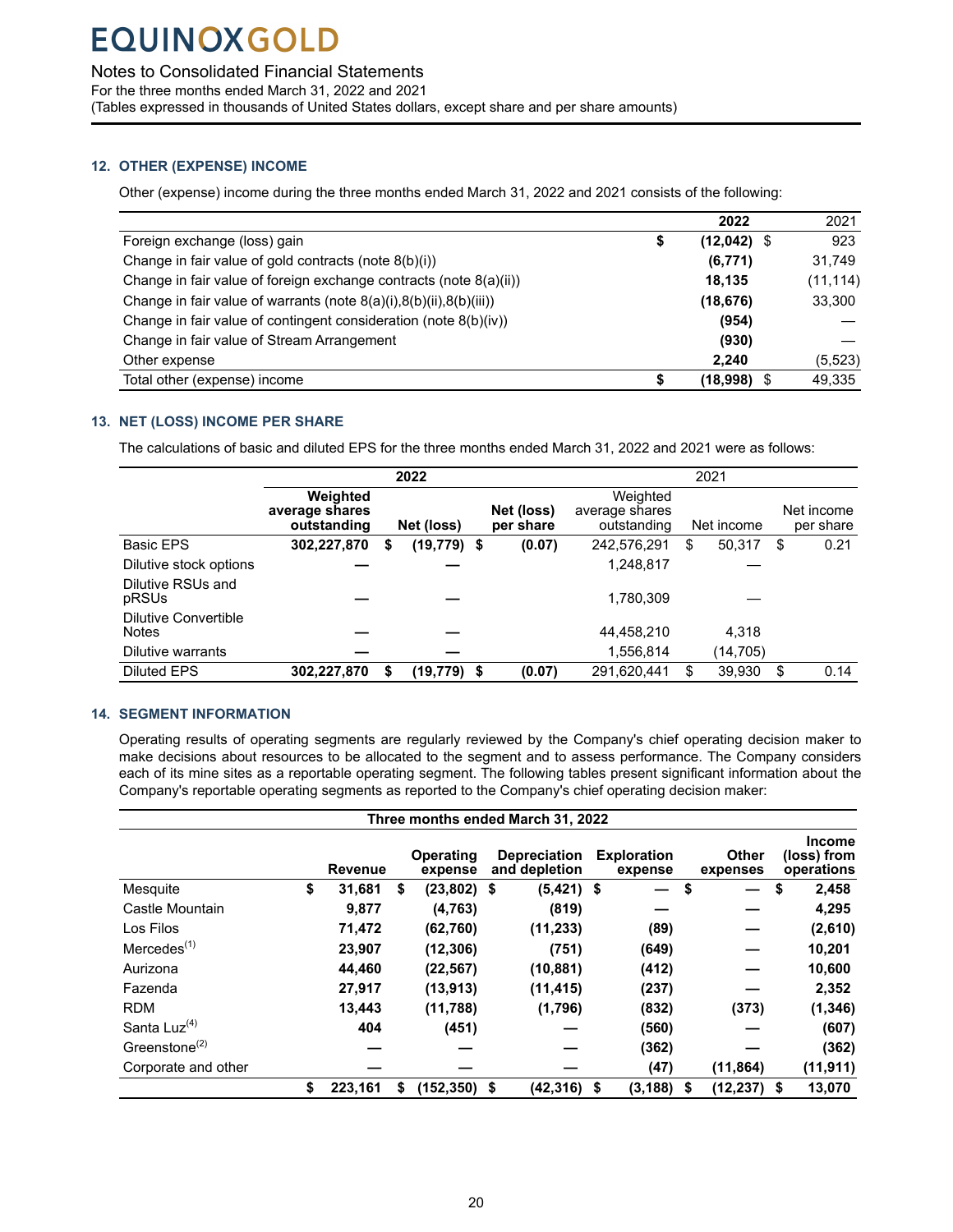Mine

Notes to Consolidated Financial Statements

For the three months ended March 31, 2022 and 2021

(Tables expressed in thousands of United States dollars, except share and per share amounts)

### **14. SEGMENT INFORMATION (CONTINUED)**

|                                    |               |   |                      | Three months ended March 31, 2021 |                        |                   |      |                                     |
|------------------------------------|---------------|---|----------------------|-----------------------------------|------------------------|-------------------|------|-------------------------------------|
|                                    | Revenue       |   | Operating<br>expense | Depreciation<br>and depletion     | Exploration<br>expense | Other<br>expenses |      | Income<br>(loss) from<br>operations |
| Mesquite                           | \$<br>41,429  | S | $(24.951)$ \$        | (4,097) \$                        |                        | \$                | S    | 12,381                              |
| Castle Mountain                    | 5,416         |   | (2, 188)             | (506)                             | (444)                  |                   |      | 2,278                               |
| Los Filos                          | 50,736        |   | (56,938)             | (7, 537)                          | (85)                   | (1,089)           |      | (14, 913)                           |
| Aurizona                           | 58,162        |   | (22, 786)            | (9,667)                           | (741)                  |                   |      | 24,968                              |
| Fazenda                            | 30,762        |   | (12, 505)            | (8,881)                           | (1,280)                |                   |      | 8,096                               |
| <b>RDM</b>                         | 28.059        |   | (14, 839)            | (5,951)                           | (73)                   |                   |      | 7,196                               |
| Santa Luz                          |               |   |                      |                                   | (232)                  | (397)             |      | (629)                               |
| Corporate and other <sup>(3)</sup> | 15,138        |   | (12,591)             | (2,021)                           | (112)                  | (7,886)           |      | (7, 472)                            |
|                                    | \$<br>229,702 |   | (146,798)            | \$<br>(38,660)                    | \$<br>(2,967)          | \$<br>(9,372)     | - \$ | 31,905                              |

 $(1)$  The above segment information for the three months ended March 31, 2022 includes the results of Mercedes, which was acquired as part of the Premier Acquisition on April 7, 2021 and sold on April 21, 2022.

<sup>(2)</sup> The above segment information for the three months ended March 31, 2022 includes the Company's 60% share of the results of Greenstone. The Company acquired a 50% interest in Greenstone as part of the Premier Acquisition on April 7, 2021, and an additional 10% on April 16, 2021.

 $^{(3)}$  Corporate and other includes the results of the Pilar Mine in Brazil until April 16, 2021, the date of disposition.

<sup>(4)</sup> The first gold pour occurred at Santa Luz during the three months ended March 31, 2022. Based on the level of production achieved, the Company assessed and determined that Santa Luz had not yet reached commercial production as at March 31, 2022.

|                                    | <b>Total assets</b> |                      | <b>Total liabilities</b> |    |                      |  |
|------------------------------------|---------------------|----------------------|--------------------------|----|----------------------|--|
|                                    | March 31,<br>2022   | December 31.<br>2021 | March 31.<br>2022        |    | December 31.<br>2021 |  |
| Mesquite                           | \$<br>295,381       | \$<br>332,555        | \$<br>$(62, 306)$ \$     |    | (74, 543)            |  |
| Castle Mountain                    | 273,736             | 261,631              | (24,098)                 |    | (25,607)             |  |
| Los Filos                          | 1,100,201           | 1,108,533            | (268, 967)               |    | (274,664)            |  |
| $M$ ercedes $(1)$                  | 224,178             | 207,538              | (82, 476)                |    | (85, 849)            |  |
| Aurizona                           | 347.053             | 363.703              | (39,559)                 |    | (51, 546)            |  |
| Fazenda                            | 138,640             | 138,143              | (38,765)                 |    | (41, 325)            |  |
| <b>RDM</b>                         | 139,695             | 119,468              | (23, 377)                |    | (20, 515)            |  |
| Santa Luz                          | 257,587             | 234,490              | (23, 542)                |    | (22,016)             |  |
| Greenstone                         | 544.953             | 498,529              | (127, 885)               |    | (120,657)            |  |
| Corporate and other <sup>(2)</sup> | 513.183             | 702,771              | (614, 561)               |    | (665,294)            |  |
|                                    | \$<br>3.834.607     | \$<br>3.967.361      | \$<br>(1,305,536)        | \$ | (1,382,016)          |  |

 $(1)$  At March 31, 2022 and December 31, 2021, the assets and liabilities of Mercedes were classified as held for sale (note 4). Mercedes was sold on April 21, 2022.

 $(2)$  Corporate and other includes the Company's investment in i-80 Gold.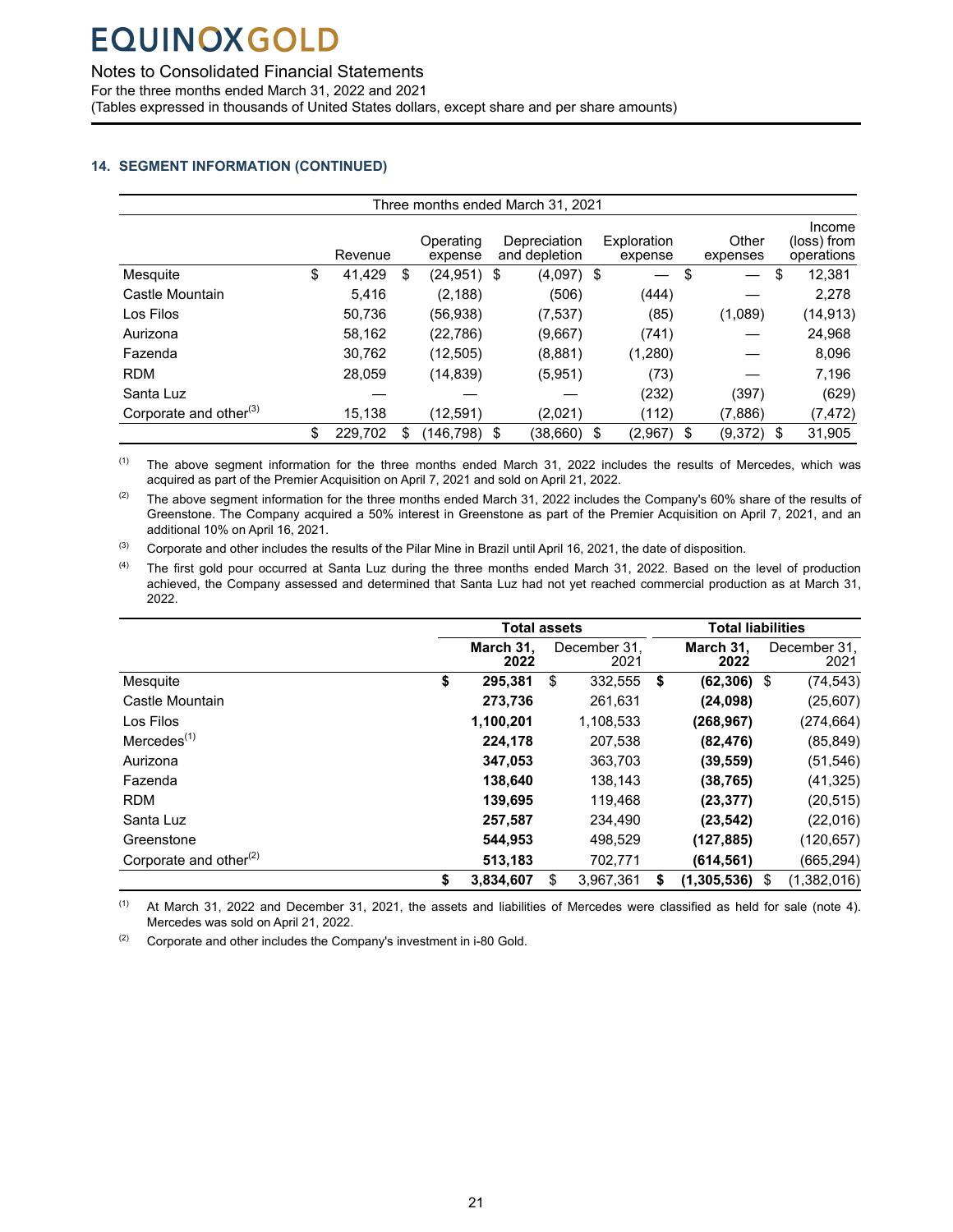Mine

<span id="page-21-0"></span>Notes to Consolidated Financial Statements

For the three months ended March 31, 2022 and 2021 (Tables expressed in thousands of United States dollars, except share and per share amounts)

### **14. SEGMENT INFORMATION (CONTINUED)**

|                                    | <b>Capital Expenditures</b> |                   |
|------------------------------------|-----------------------------|-------------------|
|                                    | March 31,<br>2022           | March 31,<br>2021 |
| Mesquite                           | \$<br>2,824                 | \$<br>54,769      |
| Castle Mountain                    | 9,008                       | 4,134             |
| Los Filos                          | 19,111                      | 26,138            |
| <b>Mercedes</b>                    | 5,590                       |                   |
| Aurizona                           | 12,396                      | 5,530             |
| Fazenda                            | 3,633                       | 3,480             |
| <b>RDM</b>                         | 14,487                      | 8,306             |
| Santa Luz                          | 20,609                      | 8,286             |
| Greenstone                         | 40,099                      |                   |
| Corporate and other <sup>(2)</sup> | 1,303                       | 1,488             |
|                                    | \$<br>129,060               | \$<br>112,131     |

 $(1)$  Corporate and other includes capital expenditures at the Pilar Mine for the three months ended March 31, 2021.

#### **15. SUPPLEMENTAL CASH FLOW INFORMATION**

The non-cash changes in working capital during the three months ended March 31, 2022 and 2021 were as follows:

|                                                        |   | 2022          | 2021   |
|--------------------------------------------------------|---|---------------|--------|
| Decrease in trade and other receivables                |   | 1.680         | 1.828  |
| (Increase) decrease in inventories                     |   | (17, 473)     | 14.637 |
| Decrease in prepaid expenses and other current assets  |   | 4.685         | 1.894  |
| (Decrease) in accounts payable and accrued liabilities |   | (38.706)      | (957)  |
| Non-cash changes in working capital                    | S | $(49,814)$ \$ | 17,402 |

During the three months ended March 31, 2021, there was also an increase in restricted cash and current derivative liabilities in relation to subscription receipts of \$59.6 million.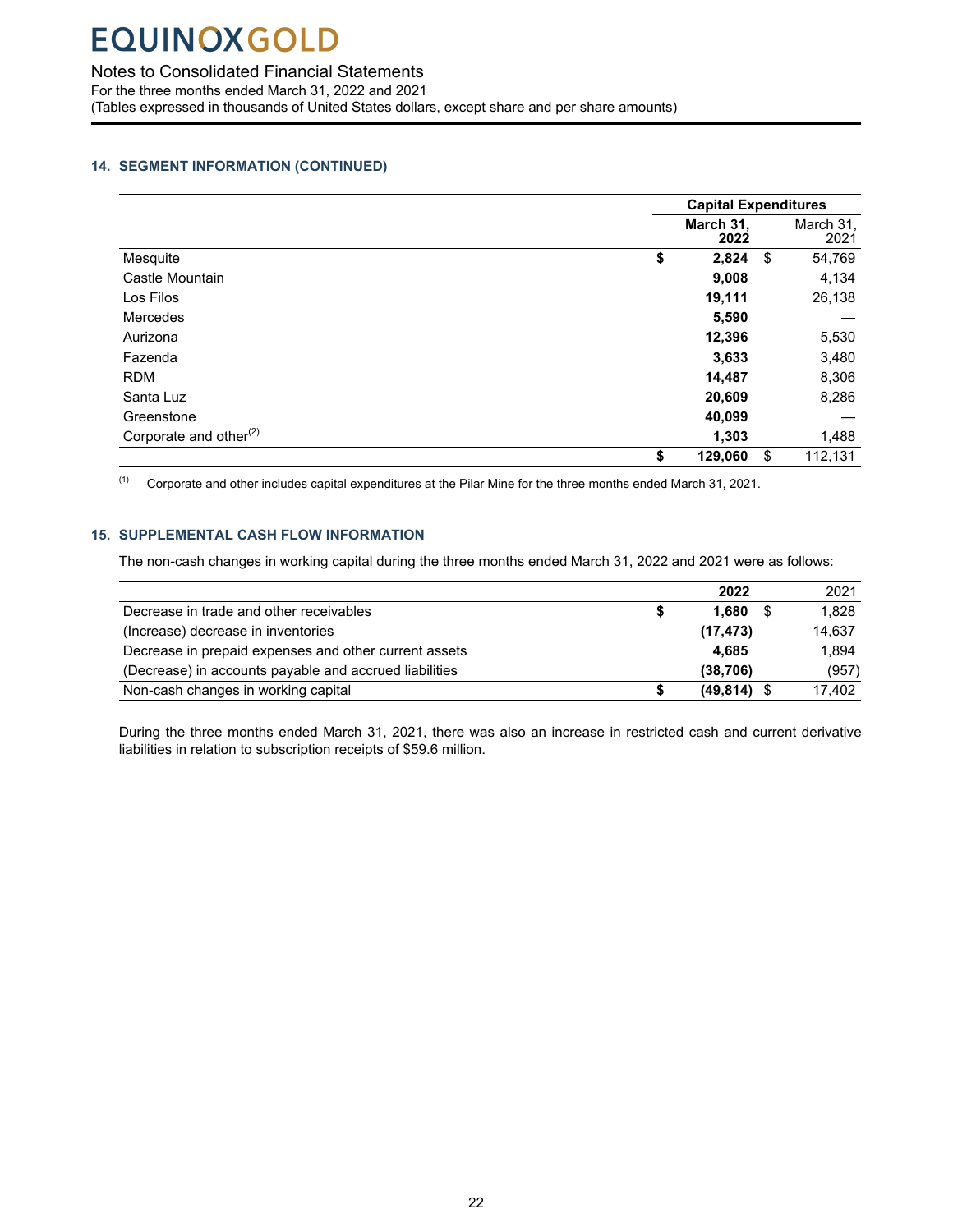### Notes to Consolidated Financial Statements

For the three months ended March 31, 2022 and 2021 (Tables expressed in thousands of United States dollars, except share and per share amounts)

#### **16. FAIR VALUE MEASUREMENTS**

Mine

Fair value is the price that would be received to sell an asset or paid to transfer a liability in an orderly transaction between market participants at the measurement date. The fair value hierarchy categorizes inputs to valuation techniques used in measuring fair value into the following three levels:

Level 1 – quoted prices (unadjusted) in active markets for identical assets or liabilities.

Level 2 – inputs other than quoted market prices included in Level 1 that are observable for the asset or liability, either directly, such as prices, or indirectly (derived from prices).

Level 3 – unobservable inputs for which market data are not available.

(a) Financial assets and financial liabilities measured at fair value

The fair values of the Company's financial assets and financial liabilities that are measured at fair value in the statement of financial position and the levels in the fair value hierarchy into which the inputs to the valuation techniques used to measure the fair values are categorized are as follows:

| At March 31, 2022                     | Level 1 <sup>(i)</sup> | Level 2(ii)  | Level 3(iii)       | <b>Total</b>  |
|---------------------------------------|------------------------|--------------|--------------------|---------------|
| Marketable securities $^{(2)}$        | \$<br>177.368          | \$           | \$                 | \$<br>177,368 |
| Derivative assets <sup>(1)</sup>      |                        | 94,326       |                    | 94,326        |
| Other financial assets $(2)$          |                        |              | 2.294              | 2,294         |
| Derivative liabilities <sup>(1)</sup> |                        | (41, 332)    | (7, 540)           | (48, 872)     |
| Net financial assets (liabilities)    | \$<br>177,368          | \$<br>52,994 | \$<br>$(5,246)$ \$ | 225,116       |
| At December 31, 2021                  |                        |              |                    |               |
| Marketable securities $^{(2)}$        | \$<br>240.530          | \$           | \$                 | \$<br>240,530 |
| Derivative assets <sup>(1)</sup>      |                        | 124.452      |                    | 124,452       |
| Other financial assets                |                        |              | 2.294              | 2,294         |
| Derivative liabilities <sup>(1)</sup> |                        | (78, 271)    | (6,586)            | (84, 857)     |
| Net financial assets (liabilities)    | \$<br>240.530          | \$<br>46,181 | \$<br>$(4,292)$ \$ | 282.419       |

 $(1)$  Includes current and non-current derivatives (note 8).

 $(2)$  Marketable securities and Other financial assets are measured at fair value through OCI.

There were no amounts transferred between levels of the fair value hierarchy during the three months ended March 31, 2022 and 2021.

- (i) The fair values of marketable securities are based on the quoted market price of the underlying securities.
- (ii) The fair values of derivative assets and certain of its derivative liabilities are measured using Level 2 inputs. The fair values of the Company's investments in warrants, share purchase warrants and Solaris warrant liability are determined using the Black Scholes option pricing model that uses a combination of quoted market prices and market-derived inputs such as expected volatility. The fair values of the Company's gold collar and forward contracts are based on forward metal prices, and the fair values of the Company's foreign currency contracts are based on forward foreign exchange rates.
- (iii) The fair value of the contingent consideration derivative liability relating to Greenstone is calculated as the present value of projected future cash flows using a market-interest rate that reflects the risk associated with the delivery of the contingent consideration. The projected cash flows are affected by assumptions related to the achievement of production milestones.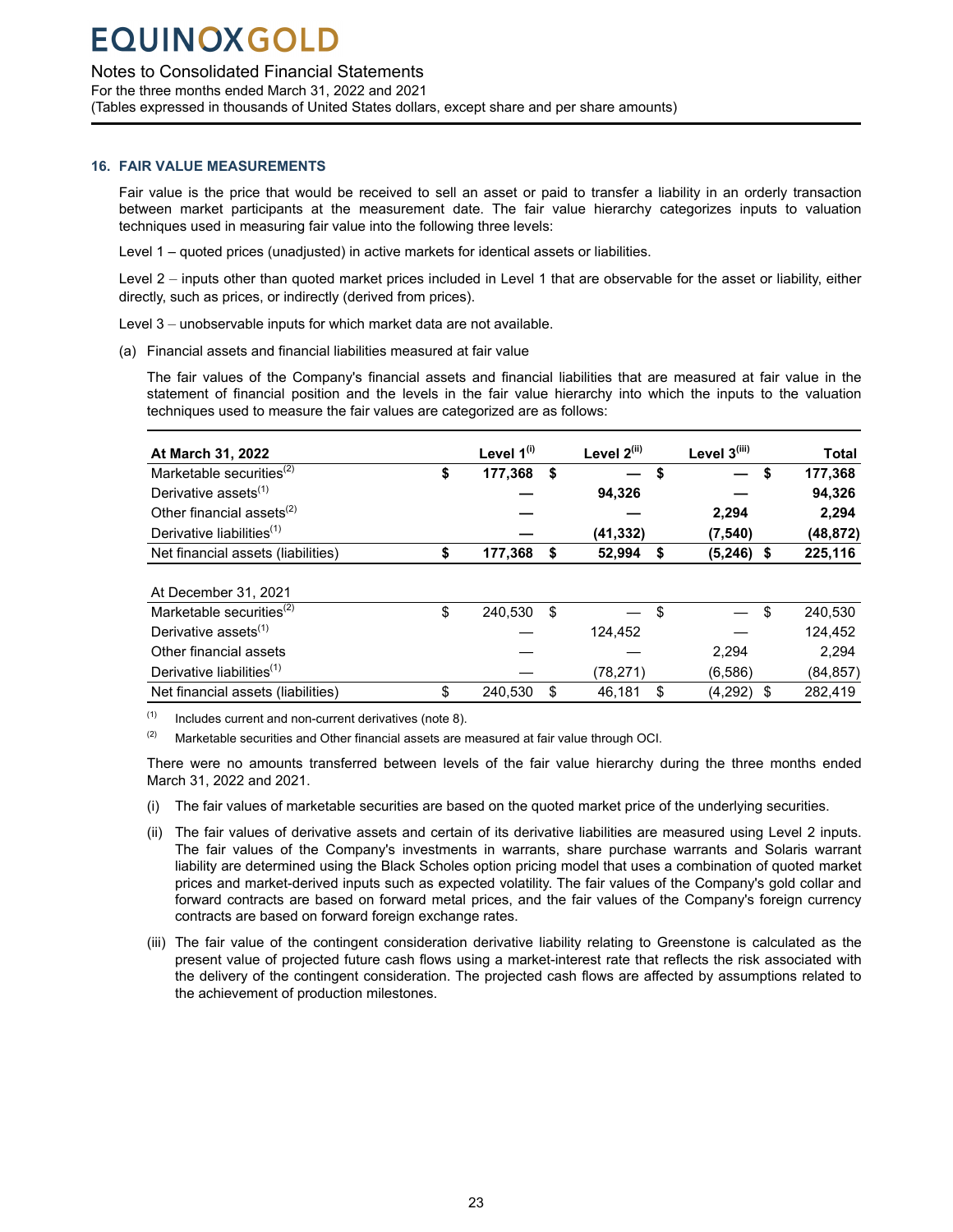Mine

### <span id="page-23-0"></span>Notes to Consolidated Financial Statements

For the three months ended March 31, 2022 and 2021

(Tables expressed in thousands of United States dollars, except share and per share amounts)

#### **16. FAIR VALUE MEASUREMENTS (CONTINUED)**

(b) Financial assets and financial liabilities not already measured at fair value

At March 31, 2022, the fair values of the Company's financial assets and financial liabilities, excluding lease liabilities, that are not measured at fair value in the statement of financial position as compared to the carrying amounts were as follows:

|                                             |       | March 31, 2022     |                   |    | December 31, 2021  |              |  |
|---------------------------------------------|-------|--------------------|-------------------|----|--------------------|--------------|--|
|                                             | Level | Carrying<br>amount | <b>Fair value</b> |    | Carrying<br>amount | Fair value   |  |
| Receivables from asset sales <sup>(1)</sup> |       | 10.879<br>\$       | 10.879            | -S | 10.321             | 10.321<br>-S |  |
| Credit Facility <sup>(ii)</sup>             |       | 273,706            | 280,553           |    | 279,621            | 287,255      |  |
| Convertible Notes <sup>(iii)</sup>          |       | 262,541            | 433,047           |    | 261.061            | 384.143      |  |

- (i) The fair values of receivables from sales of the Company's non-core assets are calculated as the present value of expected future cash flows based on expected amounts and timing of future cash flows discounted using a market rate of interest for similar instruments.
- (ii) The fair value of the Credit Facility is calculated as the present value of future cash flows based on contractual cash flows discounted using a market rate of interest for similar instruments.
- (iii) The fair value of the Convertible Notes represents the fair value of the debt component of \$275.9 million (December 31, 2021 - \$277.7 million) and the fair value of the equity component of \$157.2 million (December 31, 2021 - \$106.4 million). The fair value of the debt component is calculated as the present value of future cash flows based on the contractual cash flows discounted using a market rate of interest for similar instruments.
- (iv) At March 31, 2022 and December 31, 2021, the carrying amounts of the Company's cash and cash equivalents, restricted cash, trade and other current receivables, accounts payable and accrued liabilities and other current liabilities approximate their fair values due to the short-term nature of the instruments.

### **17. CONTINGENCIES AND OTHER RISKS**

At March 31, 2022, the Company had the following outstanding matters:

(a) Legal

The Company is a defendant in various lawsuits and legal actions for alleged fines, labour related and other matters in the jurisdictions in which it operates. Management regularly reviews these lawsuits and legal actions with outside counsel to assess the likelihood that the Company will ultimately incur a material cash outflow to settle a claim. To the extent management believes it is probable that a cash outflow will be incurred to settle a claim, a provision for the estimated settlement amount is recognized. At March 31, 2022, the Company recognized a provision of \$15.0 million (December 31, 2021 – \$11.6 million) for legal matters which is included in other noncurrent liabilities.

(b) Tax

The Company is contesting federal income and municipal VAT assessments in Brazil. Brazilian courts often require a taxpayer to post cash or a guarantee for the disputed amount before hearing a case. It can take up to five years to complete an appeals process and receive a final verdict. At March 31, 2022, the Company recognized restricted cash of \$6.0 million (December 31, 2021 – \$4.6 million) in relation to insurance bonds for tax assessments in the appeals process. The Company may be required to post additional security in the future, by way of cash, insurance bonds or equipment pledges, with respect to certain federal income and municipal tax assessments being contested, the amounts and timing of which are uncertain. The Company and its advisor believe the federal income and municipal tax assessments under appeal are wholly without merit and it is not probable that a cash outflow will occur. Accordingly, no provision has been recognized with respect to these matters.